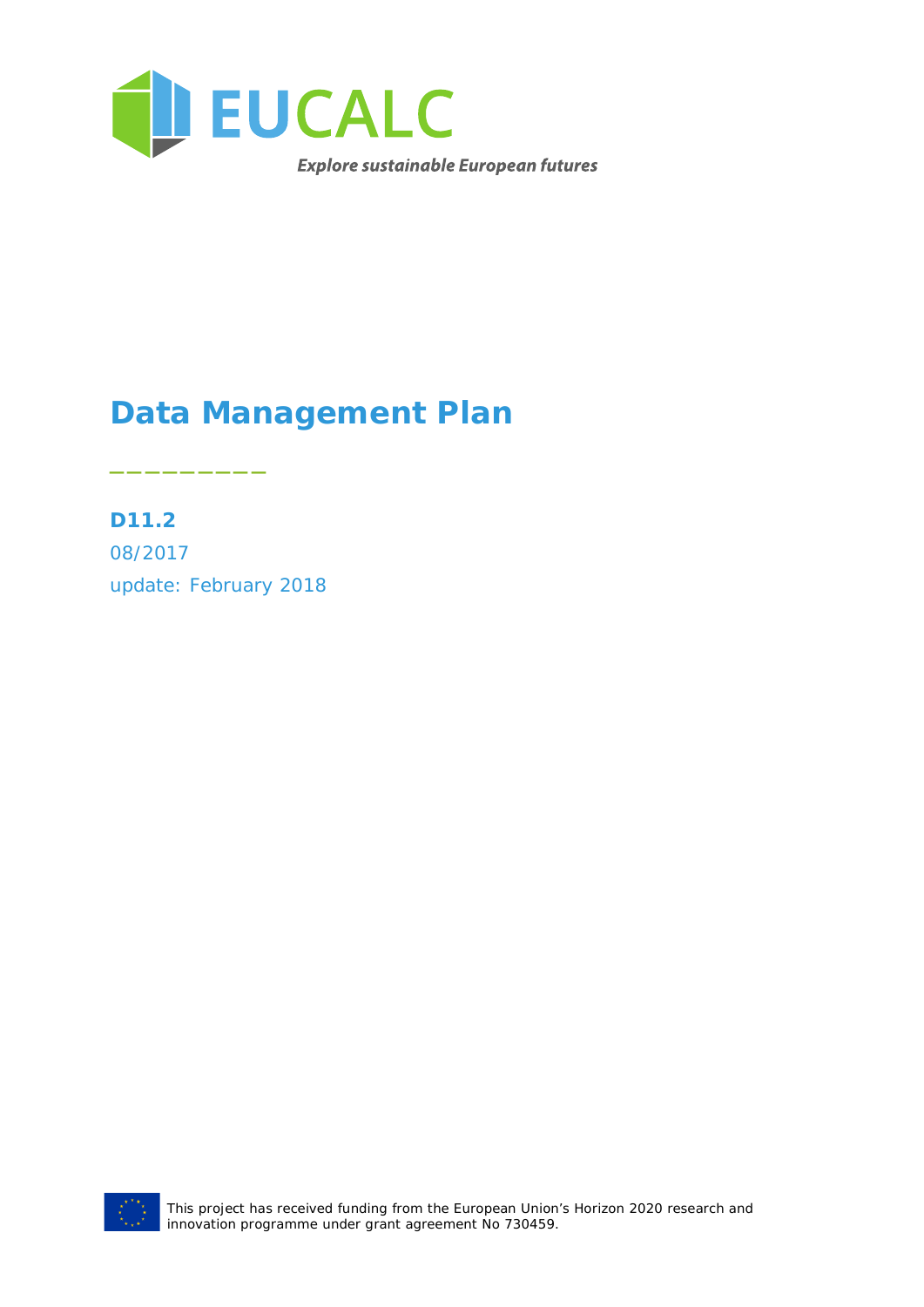

| <b>Project Acronym and</b><br><b>Name</b> | EU Calculator: trade-offs and pathways towards<br>sustainable and low-carbon European Societies - EUCalc |
|-------------------------------------------|----------------------------------------------------------------------------------------------------------|
| <b>Grant Agreement</b><br><b>Number</b>   | 730459                                                                                                   |
| <b>Document Type</b>                      | Report                                                                                                   |
| <b>Work Package</b>                       | 11                                                                                                       |
| <b>Document Title</b>                     | Data management plan for the EU calculator project                                                       |
| <b>Main authors</b>                       | Costa L., Matton V., Staniaszek D.                                                                       |
| <b>Partner in charge</b>                  | <b>PIK</b>                                                                                               |
| <b>Contributing partners</b>              | <b>CLIMACT, BPIE</b>                                                                                     |
| <b>Release date</b>                       |                                                                                                          |
| <b>Distribution</b>                       | Public                                                                                                   |

### **Short Description**

*one paragraph summary of the report*

| <b>Quality check</b> |             |  |
|----------------------|-------------|--|
| Name of reviewer     | <b>Date</b> |  |
| Miklós Gyalai-Korpos | 09-08-2017  |  |
| Hannes Warmuth       | 09-08-2017  |  |

#### **Statement of originality:**

This deliverable contains original unpublished work except where clearly indicated otherwise. Acknowledgement of previously published material and of the work of others has been made through appropriate citation, quotation or both.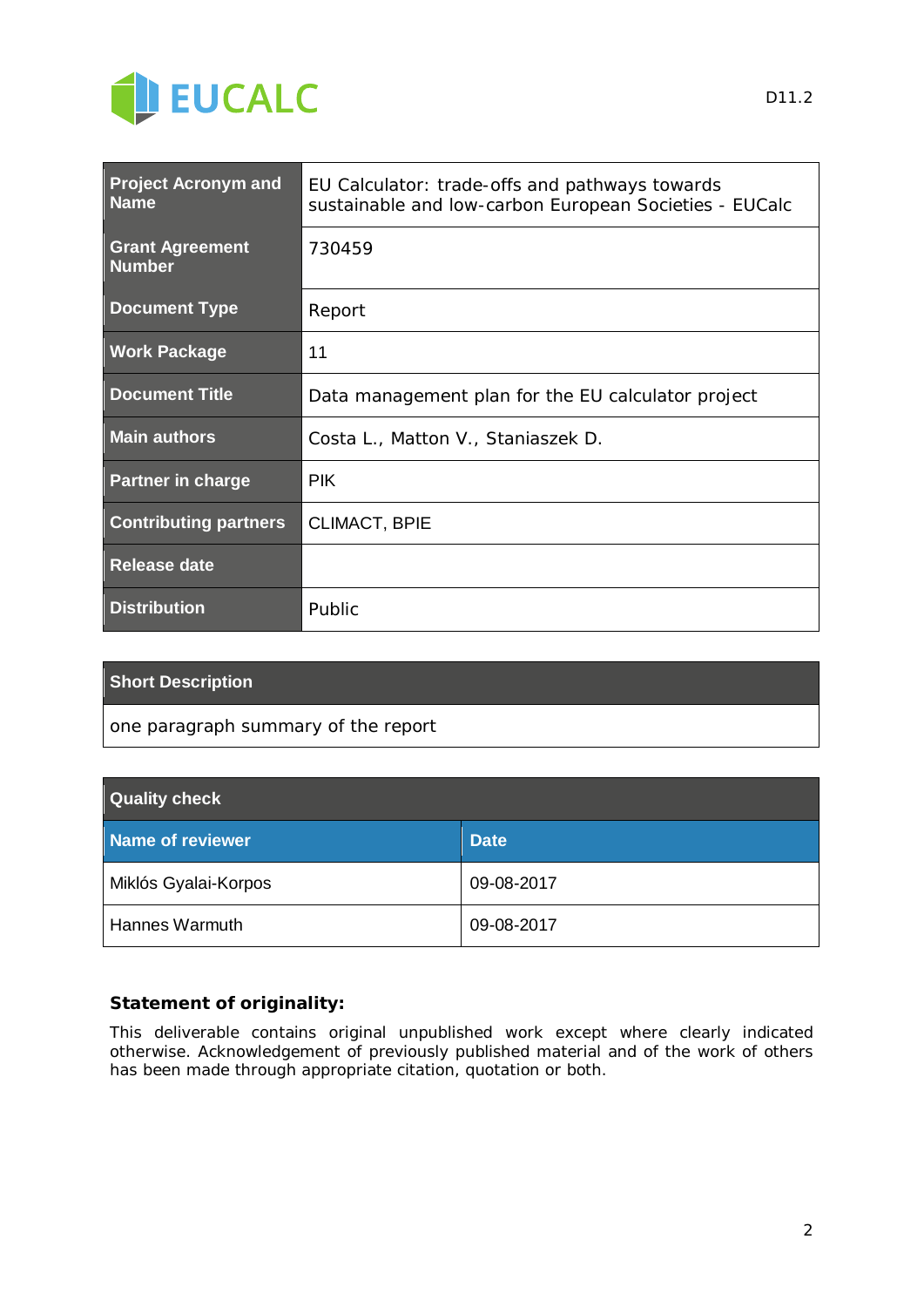## EUCALC

## **Table of Contents**

| 1 |       |  |
|---|-------|--|
| 2 |       |  |
|   |       |  |
|   |       |  |
| 3 |       |  |
|   |       |  |
|   | 3.1.1 |  |
|   | 3.1.2 |  |
|   |       |  |
|   |       |  |
| 4 |       |  |
|   |       |  |
|   | 4.1.1 |  |
|   | 4.1.2 |  |
|   | 4.1.3 |  |
| 5 |       |  |
| 6 |       |  |
|   |       |  |
| 7 |       |  |
|   |       |  |
|   |       |  |
|   |       |  |
|   | 7.3.1 |  |
| 8 |       |  |
| 9 |       |  |
|   |       |  |
|   |       |  |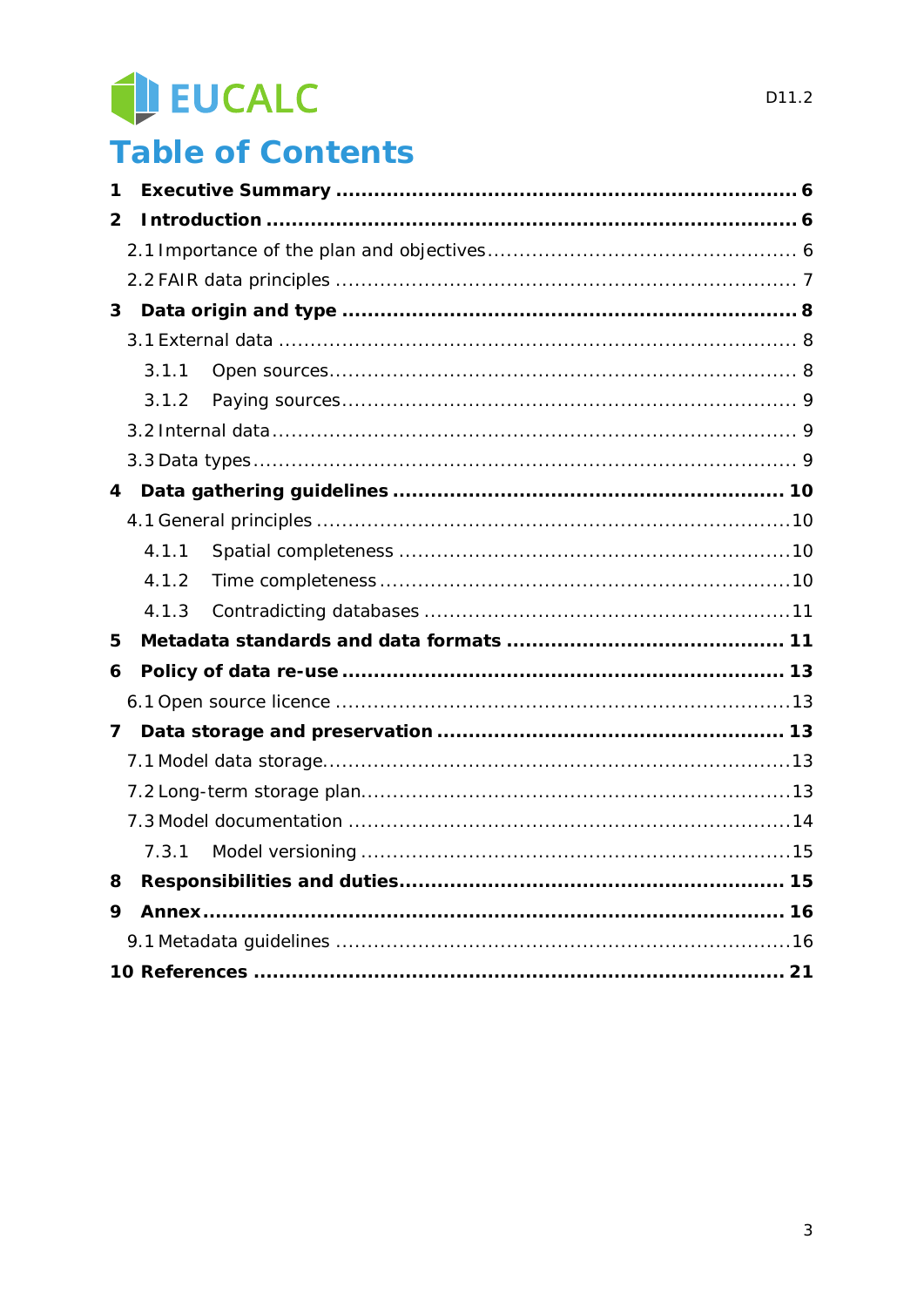

## **List of Tables**

| Table 1 – Types of data considered in the European Calculator project.  9 |  |
|---------------------------------------------------------------------------|--|
|                                                                           |  |

## **List of Figures**

| Figure 1-Example of GDP data time series and future trajectories extracted from |  |  |
|---------------------------------------------------------------------------------|--|--|
|                                                                                 |  |  |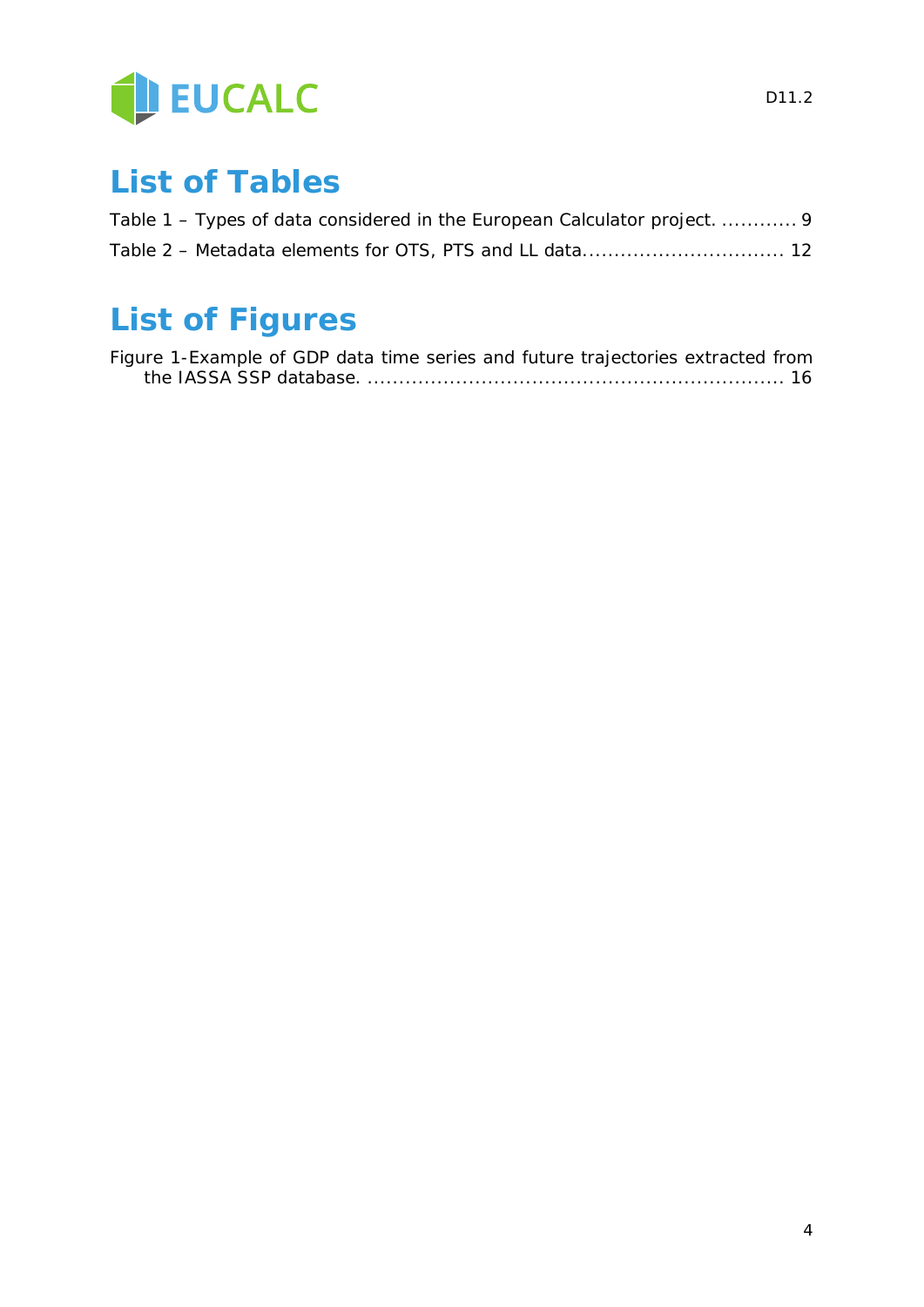## EUCALC **List of abbreviations**

- DMP Data management plan
- ToU Terms of use
- IPR Intellectual property rights
- VCS Version control systems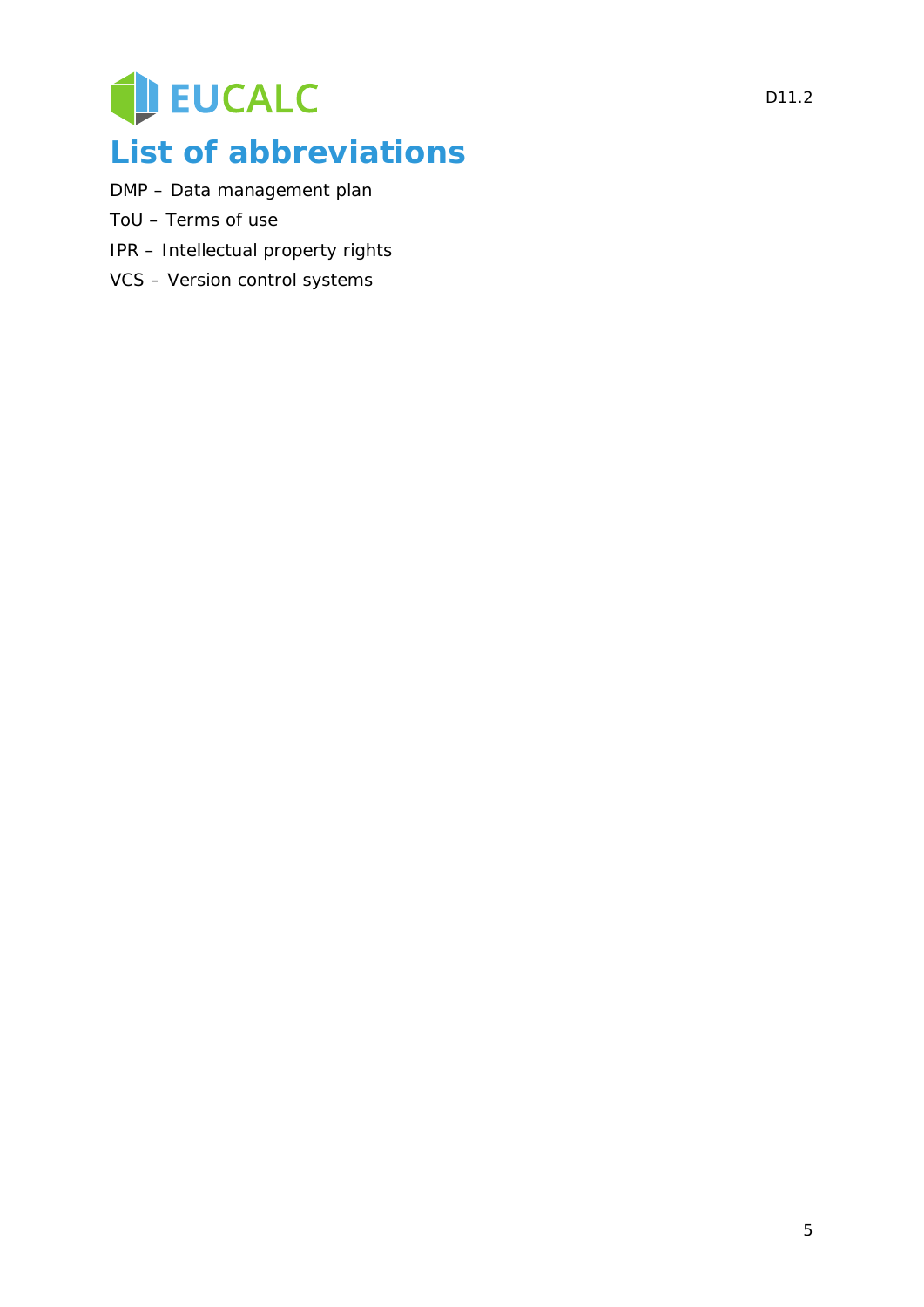# EUCALC

## **1 Executive Summary**

This deliverable outlines the first version of the EU calculator Data Management Plan. The DMP as outlines only deals with process data (not personal data gather during the EU calculator workshops). Accordingly, this document provides:

- i) the characterization of the main types of data expected to be collected and produced during the time frame of the project,
- ii) the list of licences detailing data re-use policies and intellectual property rights to be adopted,
- iii) the list of repositories and strategies to make the data accessible after the termination of the project,
- iv) the first version of the metadata standards to be adopted by the EU calculator both for collected and produced data.
- v) The first outline of model documentation guidelines.

## **2 Introduction**

### **2.1 Importance of the plan and objectives**

The appropriate management of data is an essential, often forgotten, undertaking of responsible research. At the start of a new research project, it is important to lay down the basic principles relating to data and data management. The creation of a shared Data Management Plan (DMP) at the beginning of the project meets the requirement of informing the involved partners on important procedures and processes regarding data collection, processing, storing and distribution. Furthermore, the DMP is pivotal in guaranteeing that the data collected and processed can be easily and properly shared within the consortium and distributed beyond the project lifetime. A data management plan helps achieve optimal handling, organizing, documenting and enhancing of research data. It is particularly important for facilitating data sharing, ensuring the sustainability and accessibility of data in the long-term, and allowing data to be reused for future research.

For maximum effectiveness, the DMP must start when research is being designed and needs to consider both how data and information will be managed during the research and how they will be shared afterwards. This involves thinking critically of how research data can be shared, what might limit or prohibit data sharing, and whether any steps can be taken to remove such limitations. In the context of the European Calculator project, plans regarding the usage of data and model documentation started during its preparation phase. The time and thoughts devoted to the data management issues were preliminary and hence it is now time to undertake a more concerted effort in elaborating the MP for the European Calculator project. The DMP for a research project in the H2020 program should elaborate on the following aspects (without any particular order of importance).

- Handling of research data during and after the end of the project
- What data will be collected, processed and/ or generated
- Which methodology and standards will be applied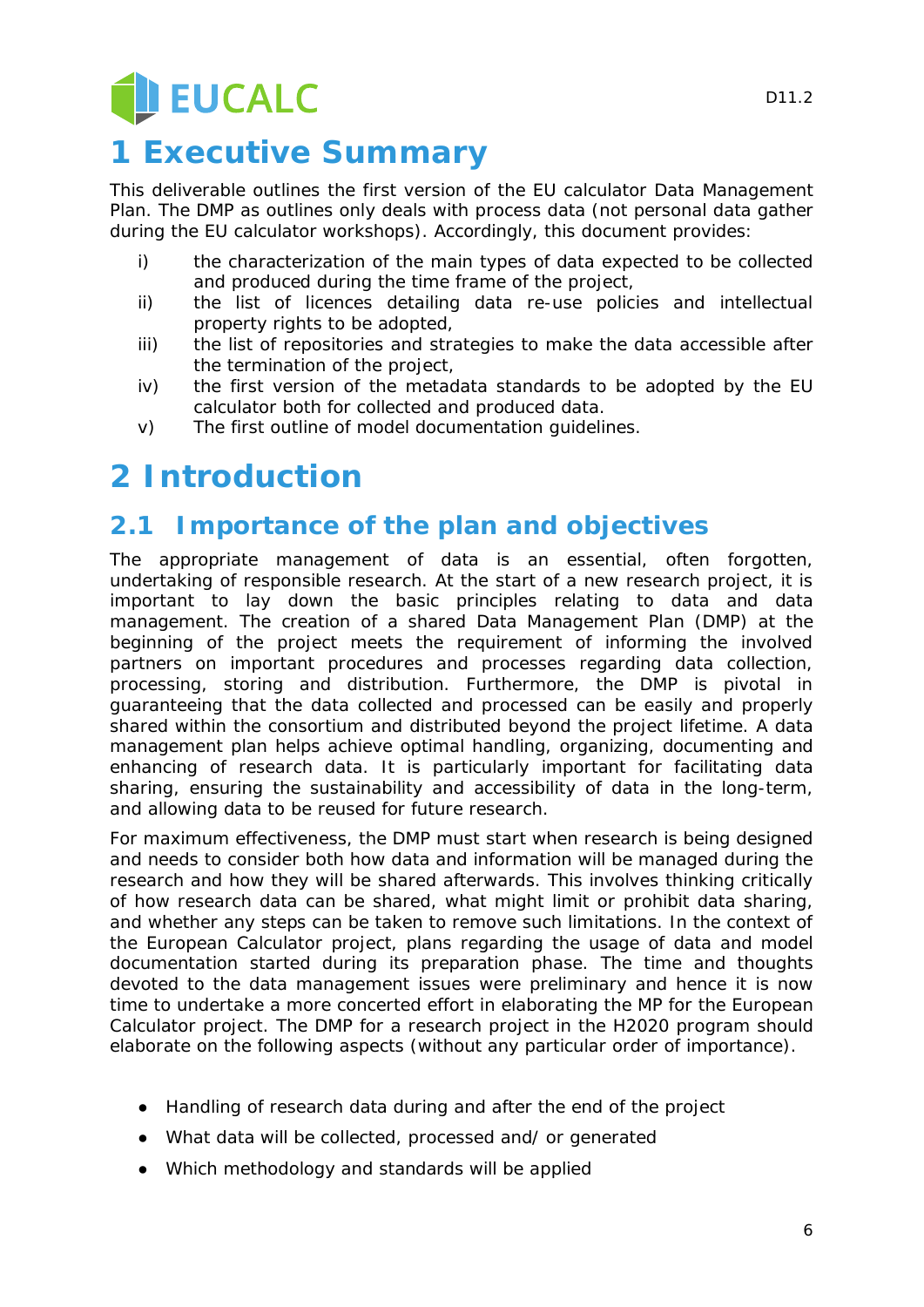

Whether data will be shared/made open access and how data will be

curated and preserved (including after the end of the project)

These aspects are a mandatory requirement in the Programme Guidelines on FAIR Data Management in Horizon  $2020<sup>1</sup>$  $2020<sup>1</sup>$  $2020<sup>1</sup>$ . The guidelines from the European Commission on the requirements for the DMP focus on the issues of data documentation, standards applied and data re-use.

During the lifetime of the European Calculator project the DMP will be updated in D11.7 (Month 35). The DMP described in the sections below is to be taken as a first iteration document to synchronize the knowledge of partners on their datarelated responsibilities and to outline the major guiding principles of the EU calculator project in regard to its data policy. I addition, future iterations will also explore potential synergies of the EU calculator DMP with those being developed by INNOPATHS and REINVENT.

### **2.2 FAIR data principles**

The open data policy of the European Union favours the implementation of the G8 Open Data Charter<sup>[2](#page-6-1)</sup> and the FAIR Guiding Principles<sup>[3](#page-6-2)</sup> for scientific data. The latter highlights core principles as enumerated below:

### **To be Findable:**

- Data are assigned a globally unique and persistent identifier
- Data are described with rich metadata
- Metadata clearly and explicitly include the identifier of the data it describes
- Data are registered or indexed in a searchable resource

#### **To be Accessible:**

- Data are retrievable by their identifier using a standardized communications protocol
- The protocol is open, free, and universally implementable
- The protocol allows for an authentication and authorization procedure, where necessary
- Metadata are accessible, even when the data are no longer available

#### **To be Interoperable:**

l

- Data use a formal, accessible, shared, and broadly applicable language for knowledge representation.
- Data use vocabularies that follow FAIR principles
- Data include qualified references to other data

<span id="page-6-0"></span> $1$  H2020 Programme Guidelines on FAIR Data Management in Horizon 2020, accessed on the 3-05-2017 13:44, available under https://goo.gl/0D3tUz

<span id="page-6-1"></span><sup>2</sup> http://opendatacharter.net/principles/

<span id="page-6-2"></span><sup>3</sup> https://www.nature.com/articles/sdata201618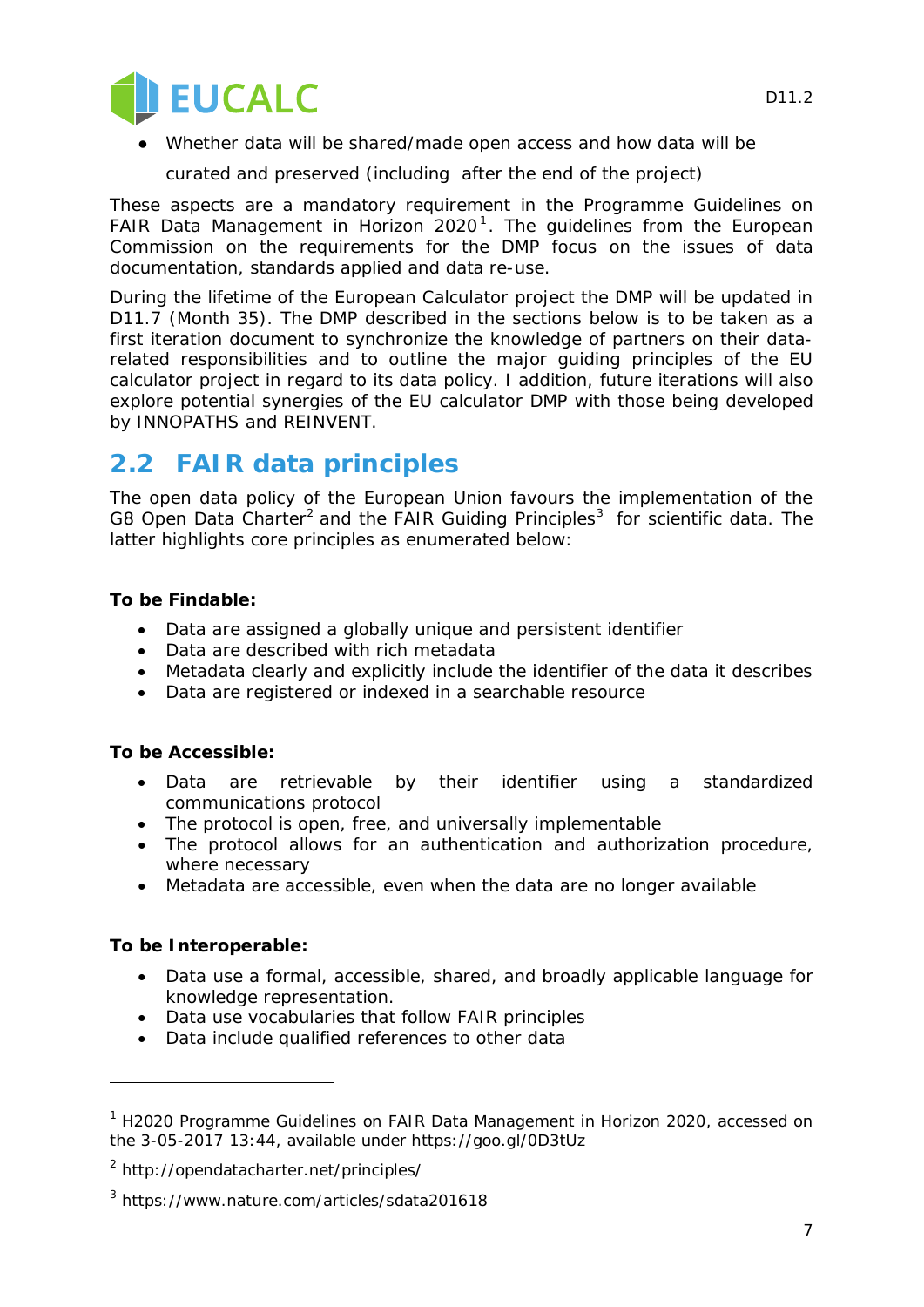

### **To be Reusable:**

- Data are richly described with a plurality of accurate and relevant attributes
- Data are released with a clear and accessible data usage license
- Data are associated with detailed provenance
- Data meet domain-relevant community standards

The EU calculator project will adhere to these principles during the elaboration and fulfilment of its DMP.

### <span id="page-7-6"></span>**3 Data origin and type**

The European calculator project will make use of a number of heterogeneous data sources that can be broadly classified as external and internal to the project. By external it is meant that datasets are acquired from institutions external to the European calculator consortium. By internal it is meant that the data is owned by the partners or generated within the European Calculator activities. As a rule, external open-datasets that are regularly updated will be favoured although one cannot discard the possibility of the project requiring particular external datasets subject to licensing.

### **3.1 External data**

### **3.1.1 Open sources**

The European calculator project will connect to open data sources that are regularly maintained and updated from European and Global institutions. For example, it is foreseen to substantially rely on Eurostat and OECD data, both as model baseline and as input for statistical relations to quantify some of the model dynamics. External data repositories such the Database on Shared Socioeconomic Pathways hosted at IIASA<sup>[4](#page-7-0)</sup> and climate data from initiatives like CORDEX  $5$  and the ODYSEE database<sup>[6](#page-7-2)</sup> are also foreseen to be accessed and data retrieved during the running time of the project. Databases from existing and closed EU-funded projects such as Heat Road Maps<sup>[7](#page-7-3)</sup> project will also be scanned for their potential in supplying the European calculator project with data. For example datasets from the TRACCS<sup>[8](#page-7-4)</sup> project or the EU Buildings Database<sup>[9](#page-7-5)</sup> are also expected to be used during the project.

i<br>I

<span id="page-7-0"></span><sup>4</sup> https://tntcat.iiasa.ac.at/SspDb/dsd?Action=htmlpage&page=about

<span id="page-7-1"></span><sup>5</sup> http://www.cordex.org/

<span id="page-7-2"></span><sup>6</sup> http://www.odyssee-mure.eu/

<span id="page-7-3"></span><sup>7</sup> http://www.heatroadmap.eu/

<span id="page-7-4"></span><sup>8</sup> http://traccs.emisia.com/index.php

<span id="page-7-5"></span><sup>9</sup> https://ec.europa.eu/energy/en/eu-buildings-database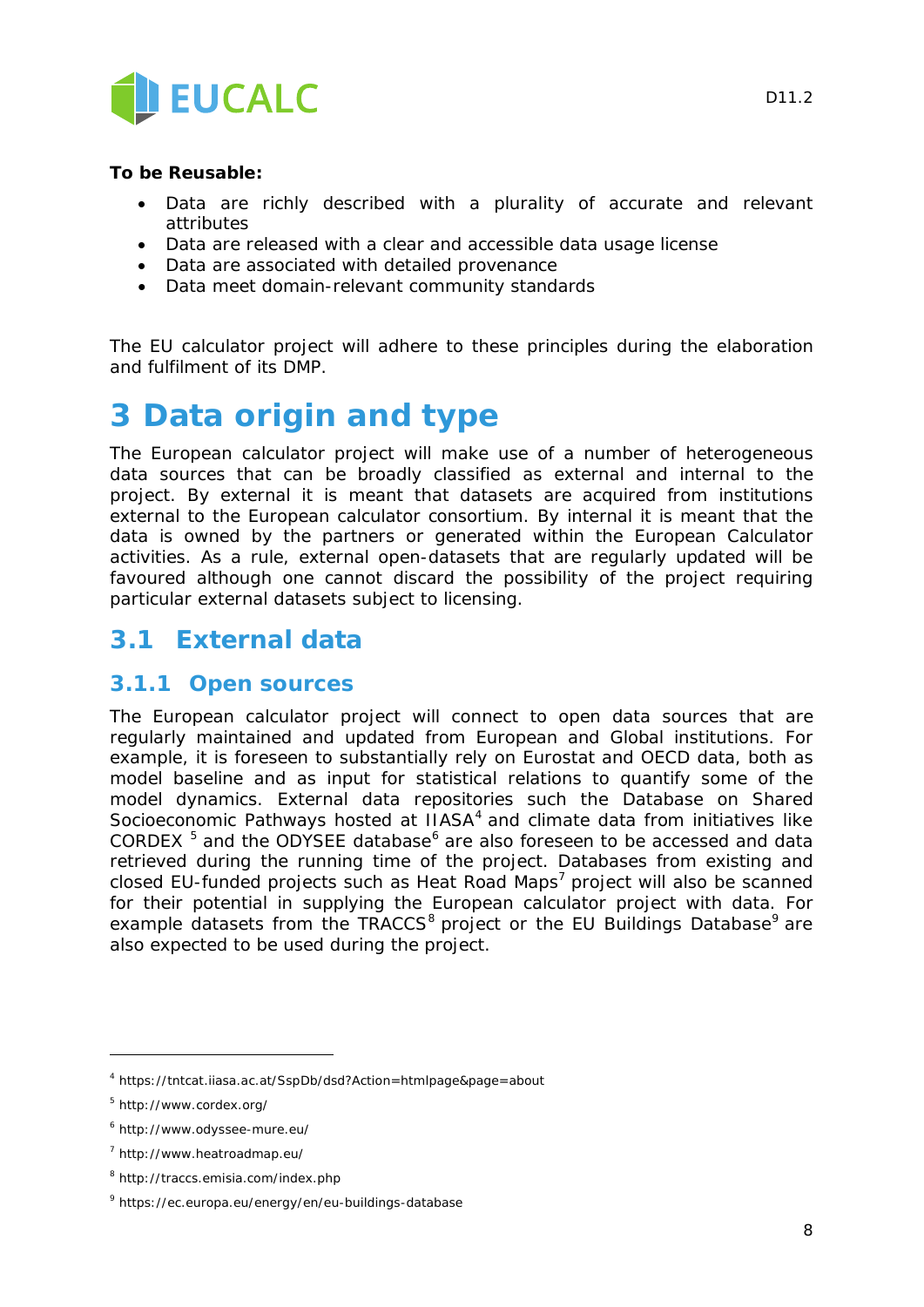

### **3.1.2 Paying sources**

At the time of writing there is not yet a clear indication that datasets falling into this category are required. This section will be updated in the next iteration the ECDMP.

### **3.2 Internal data**

In regard to internal datasets, these will refer mostly to the data generated during the lifetime of the project and are foreseen to comprise mostly model outputs and expert opinions gathered during the sectoral expert-consultation workshops. Regarding the latter, there is in place a common procedure to guarantee confidentiality of personal data (see Del. 12.1). The expert consultation workshops will supply the team of the European Calculator with opinions on the modelling approaches undertaken and evidence base support on the choice of particular ambition levers.

To a lesser extent, datasets and model processes owned by the institutions comprising the European Calculator project will also be used. For example, published datasets like the BPIE Building observatory database or dietary patterns and decarbonisation pathways will be used to inform on the development of the model.

### <span id="page-8-1"></span>**3.3 Data types**

The following section describes the current data types forecast to be generated during the project. Note that this is a preliminary judgement based on the author's understanding of the EU Calculator model. This section will be updated periodically as part of the ECDMP life cycle.

| <b>I</b> dentifier | Label                                        | <b>Description</b>                                                         | <b>Type</b>    | <b>Main</b><br>responsible                            | <b>Access</b> |
|--------------------|----------------------------------------------|----------------------------------------------------------------------------|----------------|-------------------------------------------------------|---------------|
| <b>OTS</b>         | Observed time<br>series (historical<br>data) | Observations of<br>climate, socio-<br>economic variables<br>and emissions. | <b>Numeric</b> | WP leaders of the<br>respective modules.              | Public        |
| <b>FTS</b>         | Future time<br>series<br>(generated data)    | Projections of<br>climate, socio-<br>economic variables<br>and emissions.  | <b>Numeric</b> | WP leaders of the<br>respective modules.              | Public        |
| LL.                | Levels of levers                             | Levels of technology<br>or lifestyle ambition.                             | <b>Numeric</b> | WP leaders of the<br>respective modules.              | Public        |
| CP                 | Constant<br>parameters                       | Time-invariable<br>parameters required<br>for the model.                   | <b>Numeric</b> | WP leaders of the<br>respective modules.              | Public        |
| MC.                | Model/module<br>code                         | Source code of<br>modules and model.                                       | Code           | WP leaders of the<br>respective modules &<br>CLIMACT. | Public        |
| <b>MD</b>          | Model/module<br>documentation                | Documentation of<br>model/module code                                      | Text           | WP leaders of the<br>respective modules &<br>CLIMACT. | Public        |

<span id="page-8-0"></span>

|  | Table 1 - Types of data considered in the European Calculator project. |  |  |  |
|--|------------------------------------------------------------------------|--|--|--|
|  |                                                                        |  |  |  |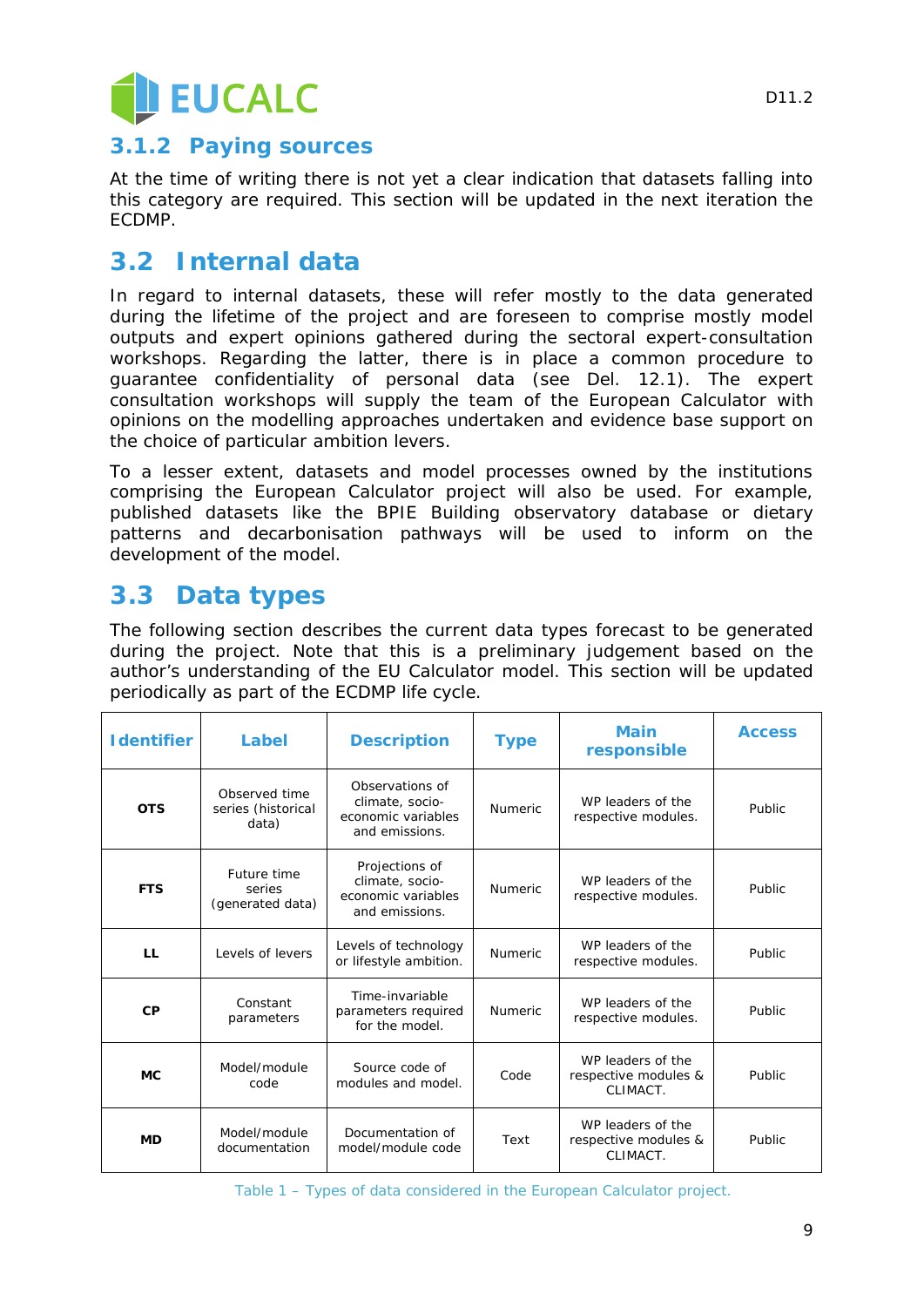## **JEUCALC**

## <span id="page-9-2"></span>**4 Data gathering guidelines**

Within the EU calculator project data gathering is a responsibility of the partners working on the specific WP's and topics. They have the best knowledge within the consortium on the adequacy and goodness data in their respective research fields. Accordingly, the purpose of this section is not to develop guidelines that act on the decision of partners for a given dataset but to provide some general rules partners should attend in order to make the data collection as homogenous across the project as possible. The guidelines mostly refer to OTS data [\(Table 1\)](#page-8-0), but can be used for reference regarding other types of numerical data.

### **4.1 General principles**

In the choice for data partners in the EU calculator project are advised to follow the following general principles:

- Prioritize freely available databases.
- Extract data from European-specific databases that are curated by established research or institutions.
- Prioritize data that cover all the countries and time frame of focus in the EU calculator.
- If two or more sources of data are available for the same variable of interest, prioritize the most recently updated or the one for which regular updates are done.

The following sections discern on particular cases for which the principles above are challenged, and provide general decision guidelines to the partners.

### <span id="page-9-0"></span>**4.1.1 Spatial completeness**

Data types identified as OTS or LL has to be gathered for the 28 member states and Switzerland. In order to guarantee consistency the strategy of data collection should obey to the following hierarchy. First prioritize the use of Europe-specific datasets in which all of the countries of focus are present. This is not always possible, even within datasets like those provided by the Eurostat.

If countries are missing from the European-specific dataset then evaluate if data is available from a global or national database. The decision for which is left to the responsible doing the data collection and should be documented both in the deliverable associated with the database and in the metadata (see section [5\)](#page-10-0). In case no global or national data is found for the particular country, then the partners are asked to approximate the data by the means of meaningful rule. For example, countries with the same GDP and road network have similar transport demand. This option should have the lower priority and only be used in case the option beforehand are no feasible.

The rule developed for data completion should be documented both in the deliverable associated with the database and in the data's metadata.

### <span id="page-9-1"></span>**4.1.2 Time completeness**

OTS data [\(Table 1\)](#page-8-0) used in the EU calculator has to be collected, on a yearly resolution, for the minimum 1990-2015 time span. Longer or sub-annually OTS might be used for the purposes of developing or parameterizing the model. Databases belonging to the OTS type often present gaps for a particular year or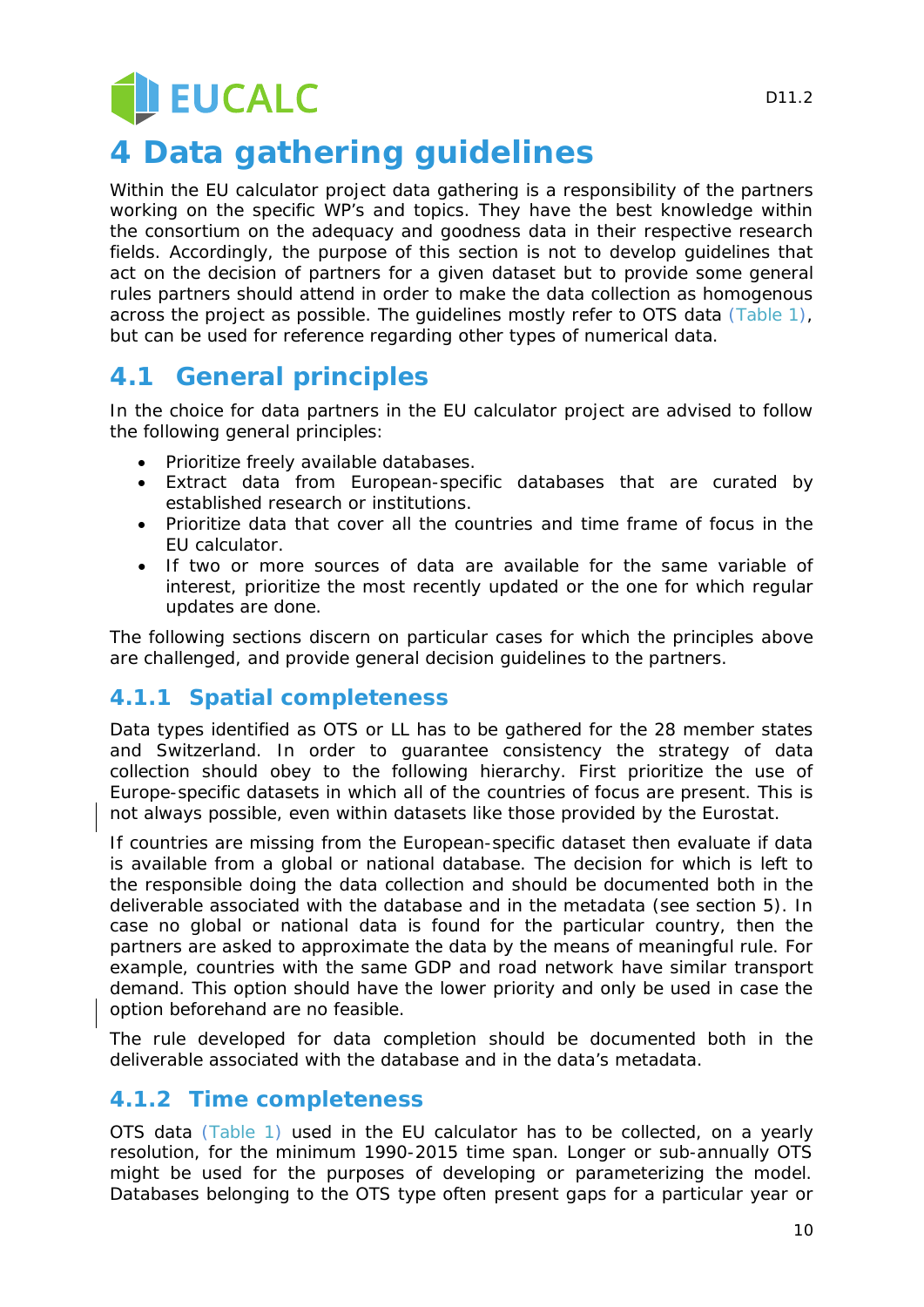

sequence of years. In case gaps exist, a "data filling" routine needs to be used. In case of small data gaps a simple interpolation can be operated. The functional shape of the interpolation (e.g., linear, exponential) is decided by the partner conducting the research and needs to be documented in the associated deliverable and metadata file. It is not advisable that the interpolation is used to cover very large gaps (e.g., more than 10 years as rule of thumb). For the cases where data has to be reconstructed for periods of more than 10 years partners have to make sure they elaborate a reasonable approach identifying main drivers of the variable in question and their time dependencies. The procedure needs to be described accordingly in the respective deliverable or, in case that there is no deliverable attached, in the progress reports.

### **4.1.3 Contradicting databases**

For some cases two or more databases might be available for the same variable of interest. Often the values present in each database can be similar or contradictory; rarely will they be the same. In these cases the responsible partner faces two choices, a) opting for one of the databases or b) combining both databases into a third one (e.g., averaging both or taking lowest/higher values). Partners are asked to prioritize the choice of one database over the option of merging both. The choice of database should reflect the criteria in sections [4.1](#page-9-0) and [4.2;](#page-9-1) namely the best spatial completeness possible and the lower number of missing years (in case of a time series). If both databases are equivalent, then partners are requested to opt for the most recently updated one.

### <span id="page-10-0"></span>**5 Metadata standards and data formats**

All the data used within the project will be available using non-proprietary formats and documented accordingly via the use of extensive metadata descriptions and EU-calculator naming conventions. The metadata descriptions will contain the required elements to guarantee that data are easily discovered. [Table 2](#page-11-0) enumerates and describes the foreseen metadata elements to be used when documenting Observed Time Series (OTS), Future Time Series (FTS), Level of Levers (LL) and Constant Parameter (CP) data in the EU calculator project.

| <b>Attribute name</b> | <b>Description</b>                                      |  |  |
|-----------------------|---------------------------------------------------------|--|--|
| ID                    | Unique identifier of the dataset.                       |  |  |
| Title                 | Dataset title.                                          |  |  |
| Summary               | Abstract related to the title attribute.                |  |  |
| Variable              | Short variable name.                                    |  |  |
| Unit                  | Unit of the variable.                                   |  |  |
| Activity              | Name of the project.                                    |  |  |
| Tags                  | List of keywords commonly used to describe the subject. |  |  |
| Frequency             | Time frequency of the variable.                         |  |  |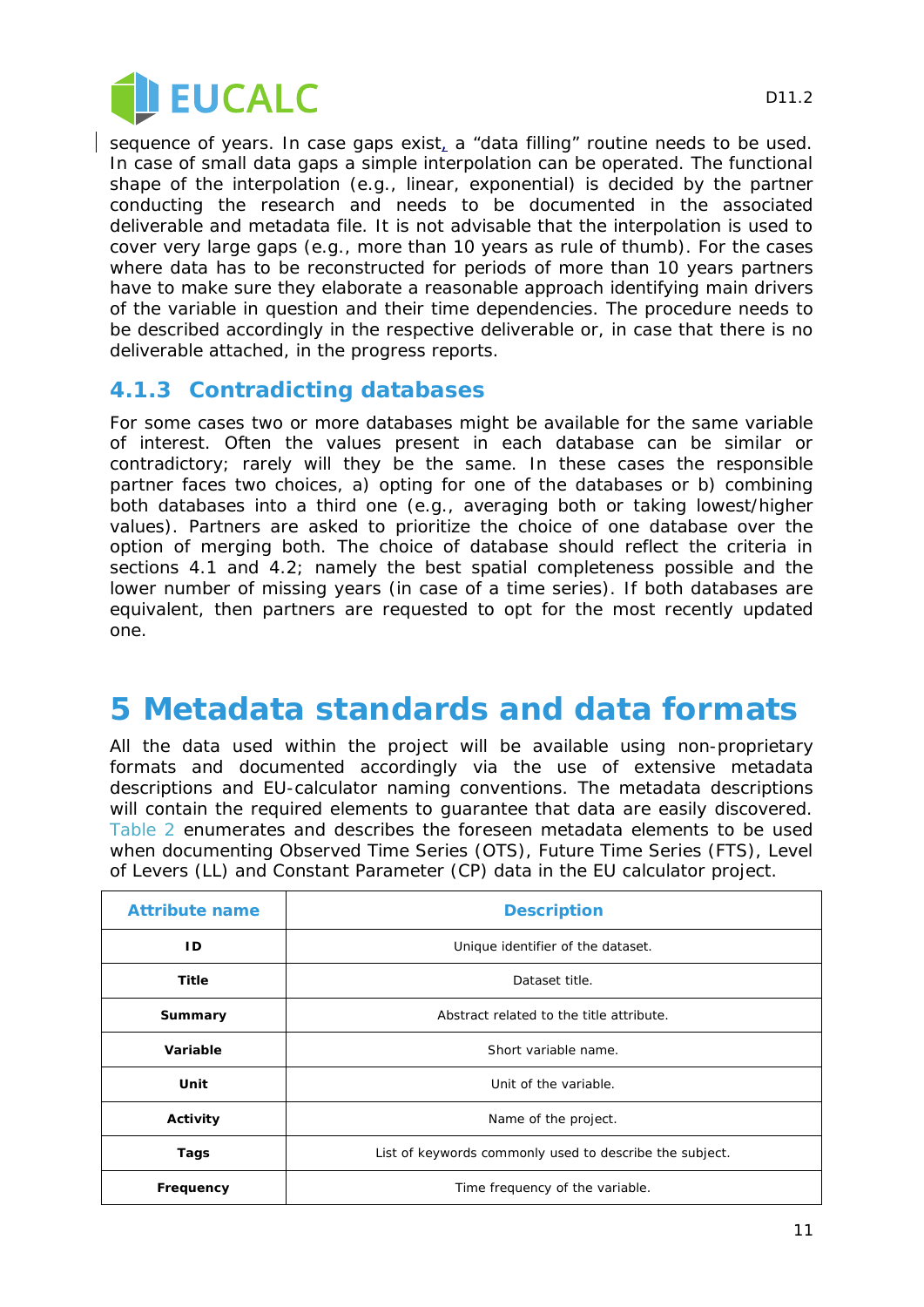

| <b>Period and reference</b>  | Time period for which the variable was calculated and respective reference year.                                                    |
|------------------------------|-------------------------------------------------------------------------------------------------------------------------------------|
| <b>Institution</b>           | URL of the home page of the institution compiling or producing the data.                                                            |
| Contact                      | Email contact of the main responsible for the data as compiled or produced for the<br>EU calculator project.                        |
| <b>Contributors and role</b> | Any name of person contributing for the data compiled or produced for the EU<br>calculator project, as well as the respective role. |
| <b>Methods summary</b>       | Brief description of the methodology used to compile/calculate the data.                                                            |
| Data filling                 | Description of the approach to fill in missing country data.                                                                        |
| Source data                  | Any relevant sources used to compile or produce the data.                                                                           |
| <b>Quality control</b>       | Description of the quality control process before data publication.                                                                 |
| Comment                      | Miscellaneous information about the data/methods used to derive the dataset.                                                        |
| <b>References</b>            | Any additional references.                                                                                                          |
| Date created                 | Date of data creation (YYYY-MM-DD).                                                                                                 |
| Data type                    | Type of data                                                                                                                        |
| Workpackage and task         | Project WP and task from which the data originates.                                                                                 |
| <b>Version status</b>        | Version of the data and its status for usage.                                                                                       |

*Table 2 – Metadata elements for OTS, PTS, LL and CP data.* 

<span id="page-11-0"></span>Datasets on the Levels of Levers (LL), Observed/Future Time Series (OTS/FTS) and Constant parameters (CP) will be made publically available following the CSV or XLS tabular data standard. OTS refers to historical data collected from sources. The difficulty is to find data for every country and to fill the gaps. This data is used as input of for the EU calculator model. In this respect it should be noticed that 1) only credible sources could be used that have primary/secondary access to the data, i.e. owning/overseeing the system producing/recording the data or legally obliged to collect data (statistical offices) and, 2) if possible, use the data from EU level/international bodies that gather the data from member state level organizations by law, such as Eurostat, the IEA or the World Bank.

Data coded as FTS are generated by the model. This is the "matrix of possibilities" that will be used by the Web application; hence, this data is an output of the model and INPUT of the Web application. LL data are created by each WP in cooperation with the stakeholders. The LL data refers to scenarios built for each lever and are therefore inputs of the model. Finally, CP data refers to constants (physical, geographic, etc...; for example country entity, mass to kcal conversion) that are required and input for the model. The documentation of this data obeys to a template whose first version is described in section [8.](#page-15-0)

Module Documentation (MD) data will be made available in PDF format. As for the Model Code (MC) this will be made available in the KNIME and Python formats.

• KNIME is an open source data analytics platform [\(https://www.knime.com/\)](https://www.knime.com/). It integrates various components for machine learning and data mining and possess a graphical user interface to allow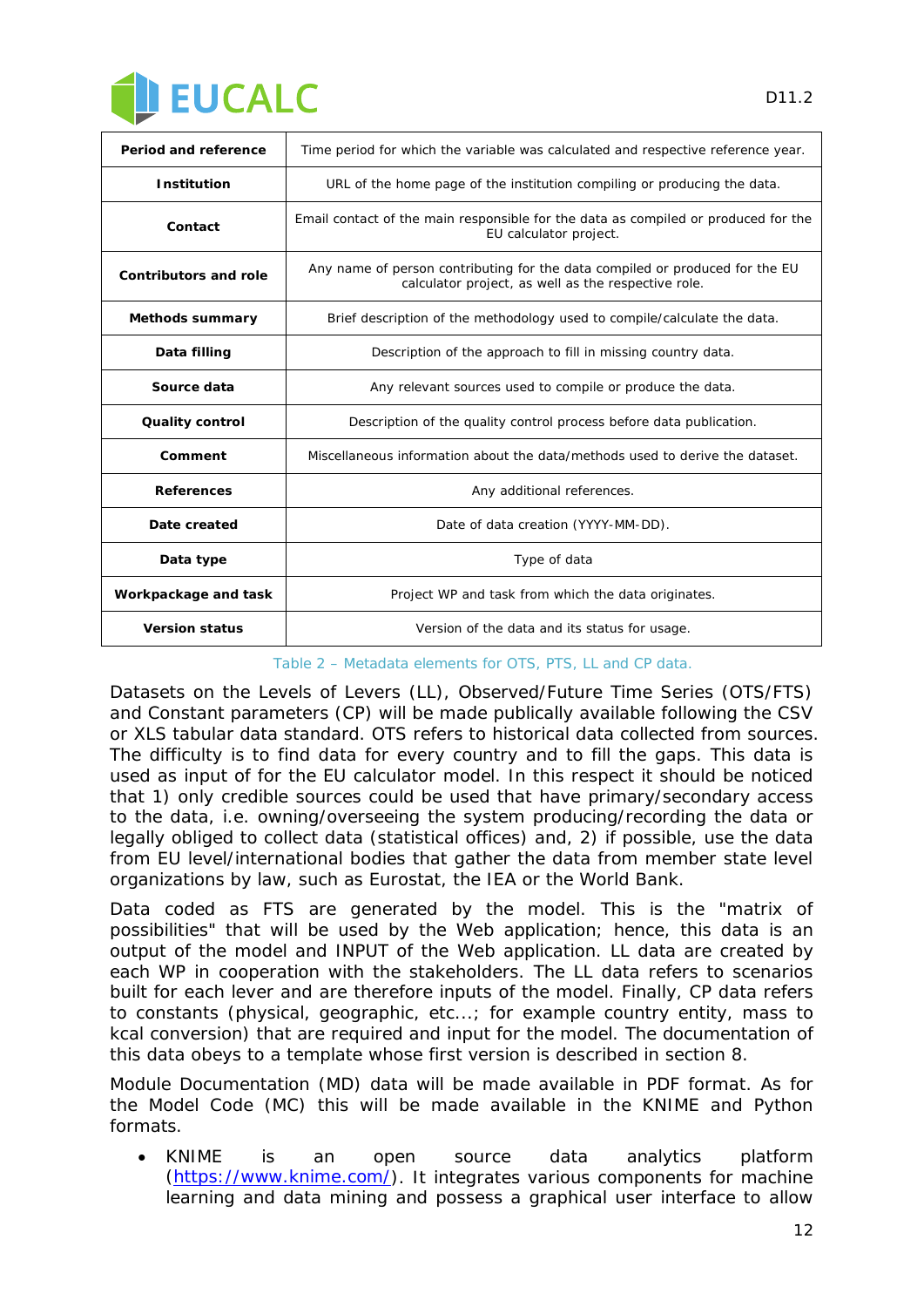

assembly of nodes for data preprocessing (e.g., extraction, transformation, etc), for modeling and data analysis and visualization.

• Python is a high-level programming language for general-purpose programming. It is widely used in the scientific community given its scalability and philosophy emphasizing code readability.

## **6 Policy of data re-use**

### **6.1 Open source licence**

The data produced in the European Calculator project will be stored as a comprehensive database and therefore illegible for intellectual property rights (IPR) and subjected to licencing. When it comes to intellectual property rights and licences for data, the central notion is the database as "a collection of independent works, data or other materials arranged in a systematic or methodological way and individually accessible by electronic or other means"<sup>10</sup>. The database notion is not restricted to a data collection stored in traditional database management systems, it relates also to data stored in a file and organized in a well-structured manner.

The data resulting from the European Calculator will be published under the Creative Commons Attribution International License **CC-BY-4.0** [\(https://creativecommons.org/licenses/by/4.0/\)](https://creativecommons.org/licenses/by/4.0/), and the Open Data Commons Attribution Licence **ODC** v1.0 [\(https://opendatacommons.org/licenses/by/\)](https://opendatacommons.org/licenses/by/). These licences are permissive and do not include a copyleft clause<sup>[11](#page-12-1)</sup>. They allow sharing (copy, redistribute and use the data) as long as the user entity gives appropriate credit.

### **7 Data storage and preservation**

### <span id="page-12-2"></span>**7.1 Model data storage**

Data used in the development of the EU calculator model will be stored online using the Amazon S3 [\(https://aws.amazon.com/en/s3/\)](https://aws.amazon.com/en/s3/) solution. Inputs for the model covering the data described in section [3](#page-7-6) and documented according the standards described in section [4](#page-9-2) will be stored in an EU calculator dependency. The details on how to upload both the data and metadata will be made available in the next iteration of the DMP.

### **7.2 Long-term storage plan**

l

The data of the European Calculator project will be stored in a research data repository like PANGAEA [\(www.pangaea.de\)](http://www.pangaea.de/). PANGAEA is a free publishing repository for environmental data (although some small fees might apply in case

<span id="page-12-0"></span><sup>&</sup>lt;sup>10</sup> European Community (1996) Directive 96/9/EC of the European Parliament and of the Council on the legal protection of databases.

<span id="page-12-1"></span><sup>11</sup> The inclusion of a *copyleft* clause (also called protective) implies that derived works using European Calculator data will have to licence their products with the same rights. The exclusion of a *copyleft* (also called permissive) clause allows for more freedom for data distribution.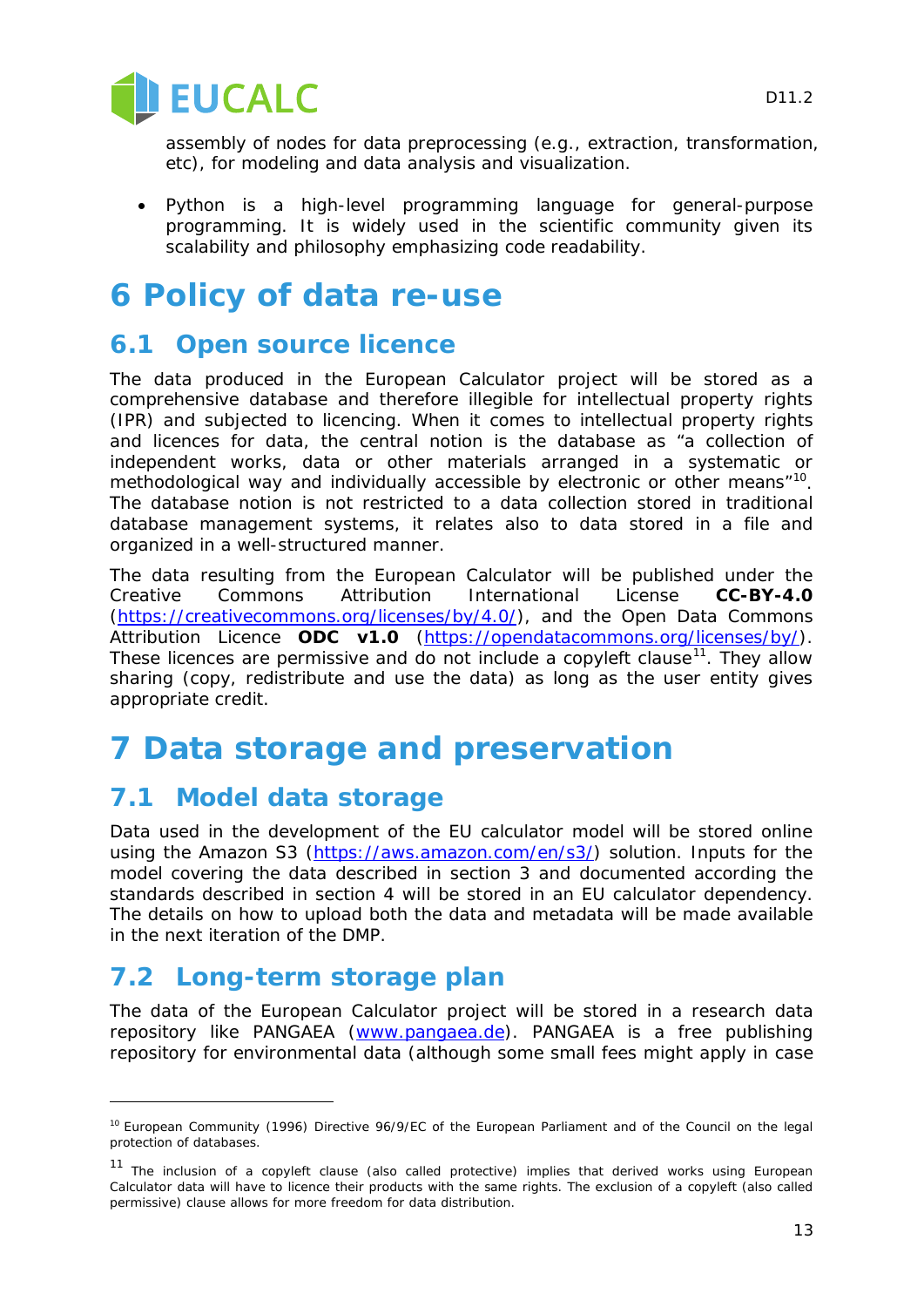



of data from big projects) with a Digital Object Identifier (DOI) service. From this generic storage place for data, the EU calculator team will reach out to other data repositories in order to increase the visibility and secure long-term preservation of our outputs by exploring the following possibilities:

- Linking the data sets produced in the European calculator to OpenEI.org [\(http://en.openei.org/wiki/Main\\_Page\)](http://en.openei.org/wiki/Main_Page). The Open Energy Information (OpenEI.org) initiative is a free, open source knowledge-sharing platform created to facilitate access to data, models, tools, and information that accelerate the transition to clean energy systems through informed decisions. OpenEI strives to make energy-related data and information searchable, accessible, useful to both people and machines
- Linking the data sets produced in the European calculator to European's Union Open Data Portal [\(https://data.europa.eu/euodp/en/data/\)](https://data.europa.eu/euodp/en/data/). The European Union Open Data Portal is the single point of access to a growing range of data from the institutions and other bodies of the European Union. The portal aims to promote their innovative use and unleash their economic potential. It also aims to help foster the transparency and the accountability of the institutions and other bodies of the European Union. The Open Data Portal is managed by the Publications Office of the European Union.
- Upload our datasets to the Open Energy Modelling Initiative [\(www.openmod-initiative.org/\)](http://www.openmod-initiative.org/). The Open Energy Modelling Initiative is more in line with the thematic focus of the European Calculator and hence the project outputs could gain more visibility for the community if announced through this channel.

### **7.3 Model documentation**

One of the most important criteria of the EU Calculator is the transparency of the model. This can only be achieved by allowing anyone to understand the model and to find the source of every data that we are using. The data we are collecting are evolving quickly. It is important to keep track of the version of every data we are using. Finally, every assumption/hypothesis that we are taking are influencing the final result of the calculator, we need to track them and to explain them with details.

- For Observed Time Series data that we are collecting as input of the model, we need to document the place where we found them, the date, the owner, as well as the method we are using to fill the missing data.
- For Future Time Series built regarding expert opinion and stakeholder consultations, we need to document the critical hypothesis that we took to build our matrices of scenarios;
- For Levels of Levers data, it is crucial to track the assumption we made to define the lifestyle ambition or the levels of technology.
- For Model Code, everyone should be able to understand the code (Knime or Python) without having to know how to code. This is only possible by documenting the code with a deep Model Documentation (MD) inside the code itself.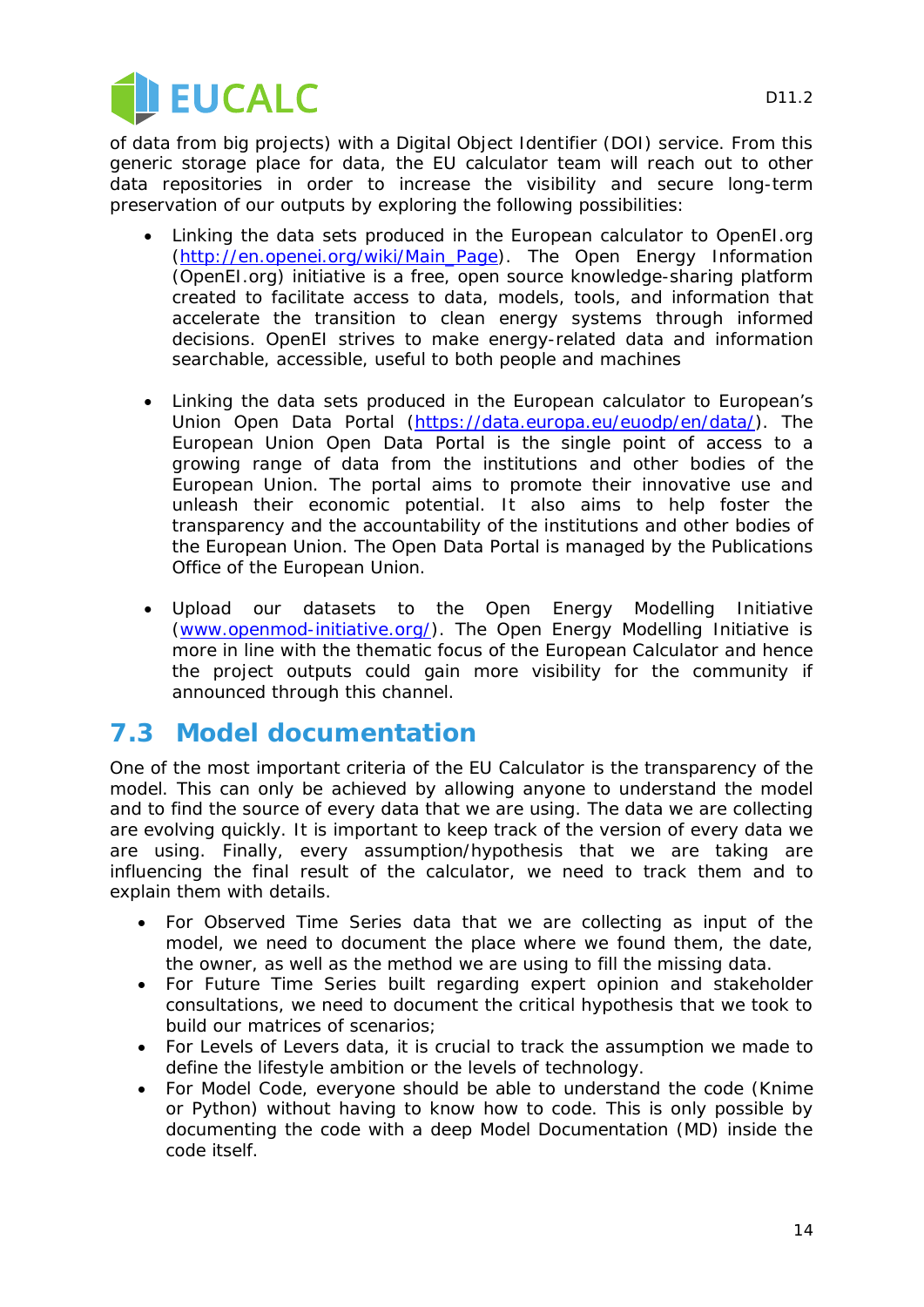

### **7.3.1 Model versioning**

The EU Calculator is a large project with several complicated modules/components where multiple developers are working together at the same time. It is simply not feasible to keep track of every modification and to be able to go back to an older version (in needed) without having something called version control.

Multiple Version Control Systems (VCS) are on the market. We propose to use the popular and open source GIT system in the EU Calculator project and to host our code using the Bitbucket solution [\(https://bitbucket.org/product\)](https://bitbucket.org/product).

Git is a free and open source distributed version control system designed to handle everything from small to very large projects with speed and efficiency. It outclasses SCM tools like Subversion, CVS, Perforce, and ClearCase with features like cheap local branching, convenient staging areas, and multiple workflows. [\(https://git-scm.com/\)](https://git-scm.com/).

Git will allow us to keep track of the changes in the code but it is the task of every developer to document his code and the version he is pushing to the server. The code of the European Calculator can be found at the following address (you need to be registered to access it): <https://bitbucket.org/eucalcmodel/>

## **8 Responsibilities and duties**

Each work-package leader institution is responsible for supervising the creation, compilation and adequate documentation of data during the life time of the project. This includes making the data available for the rest of the team, as well as guaranteeing that the data compiled or generated adheres to the metadata and format standards described in the ECDMP. PIK will support the partners with doubts regarding the metadata standards. It also falls within each work package the responsibility to keep the module documentation for the EU calculator model up to gate and compliant with the template provided. CLIMACT is responsible for supervising the model documentation, curating the code and making it available in the predefined format.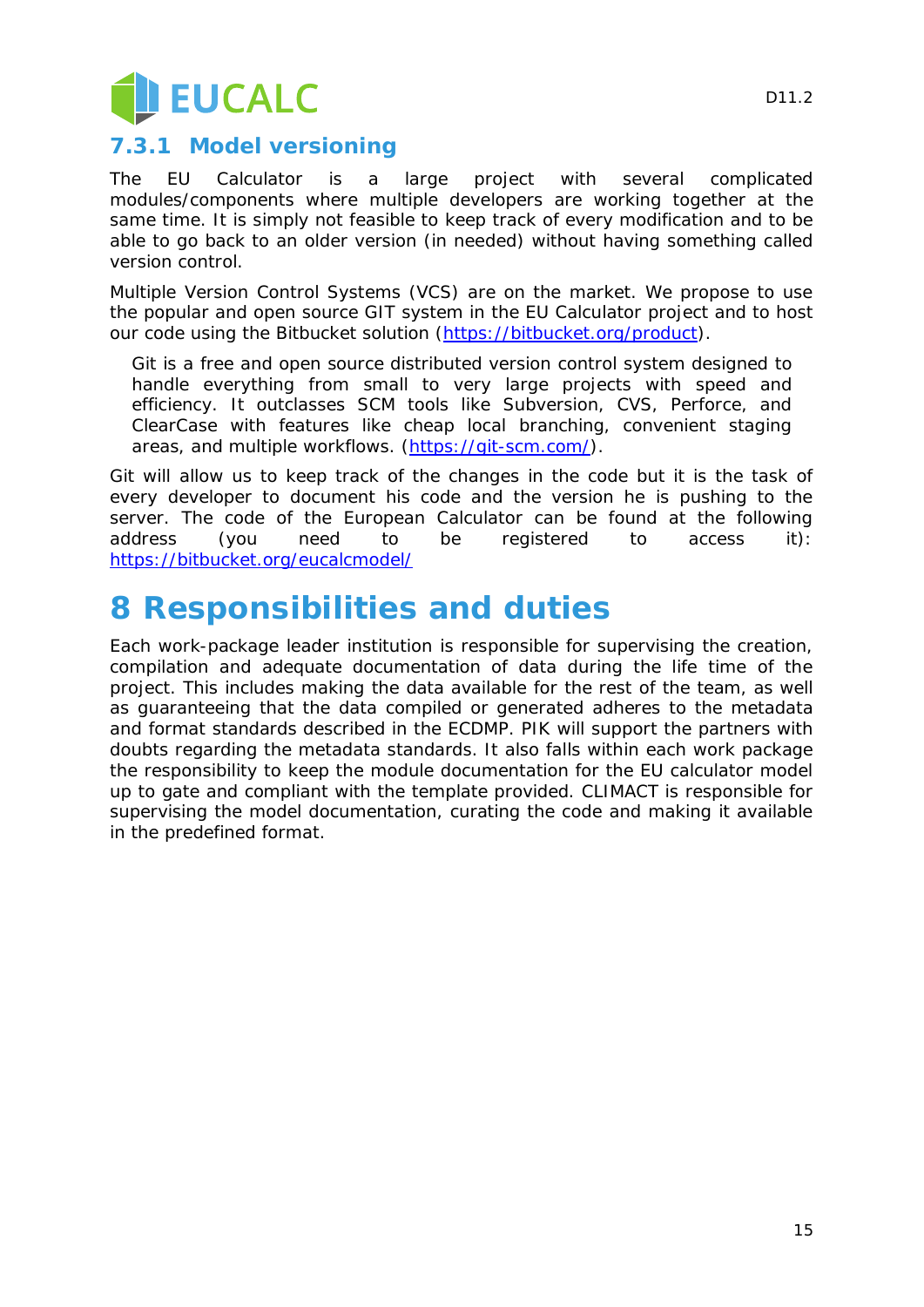# **EUCALC**

### <span id="page-15-0"></span>**9 Annex**

### **9.1 Metadata guidelines**

This section aims at providing a "user guide" on how to fill the metadata table for a variety of data types identified in section [3.3.](#page-8-1) Furthermore, it attempts to anticipate some of the inconsistencies that arise when documenting different types of data. These inconsistences will certainly be more visible during the further stages of the project when data starts to be produced. Let us start by filling in the metadata structure for the variable GDP for European member states (see [Figure 1\)](#page-15-1).



*Figure 1-Example of GDP data time series and future trajectories extracted from the IIASA SSP database.*

<span id="page-15-1"></span>The variable can be retrieved from multiple sources. The figure above shows GDP time series from the World Bank, in black, as well as future trajectories of GDP from two models (OECD-ENV-Growth model [12](#page-15-2) and IIASA (Crespo Cuaresma, 2017) implied by the five Shared Socio-economic Pathway narratives in use by the IPCC (O'Neill et al., 2017), blue gradients. The future time series GDP are themselves part of a larger database of socio-economic projection hosted by  $IIASA^{13}$ .

The first step for documenting metadata is to identify the appropriate data type. Accordingly, past observations of GDP fall under Observed Time Series (OTS) data while the projections fall under Future Time Series (FTS). This allows for the **ID** field to be filled (see [Table 2\)](#page-11-0) according to the following standard (all in small case):

<data type>**\_**<module trigram>**\_**<variable name>

l,

<span id="page-15-2"></span><sup>12</sup> [https://www.oecd.org/environment/indicators-modelling-outlooks/Flyer%20ENV-Growth%20model%20-](https://www.oecd.org/environment/indicators-modelling-outlooks/Flyer%20ENV-Growth%20model%20-%20version%2025%20Sept%202013.pdf) [%20version%2025%20Sept%202013.pdf](https://www.oecd.org/environment/indicators-modelling-outlooks/Flyer%20ENV-Growth%20model%20-%20version%2025%20Sept%202013.pdf)

<span id="page-15-3"></span><sup>13</sup> <https://tntcat.iiasa.ac.at/SspDb/dsd?Action=htmlpage&page=about>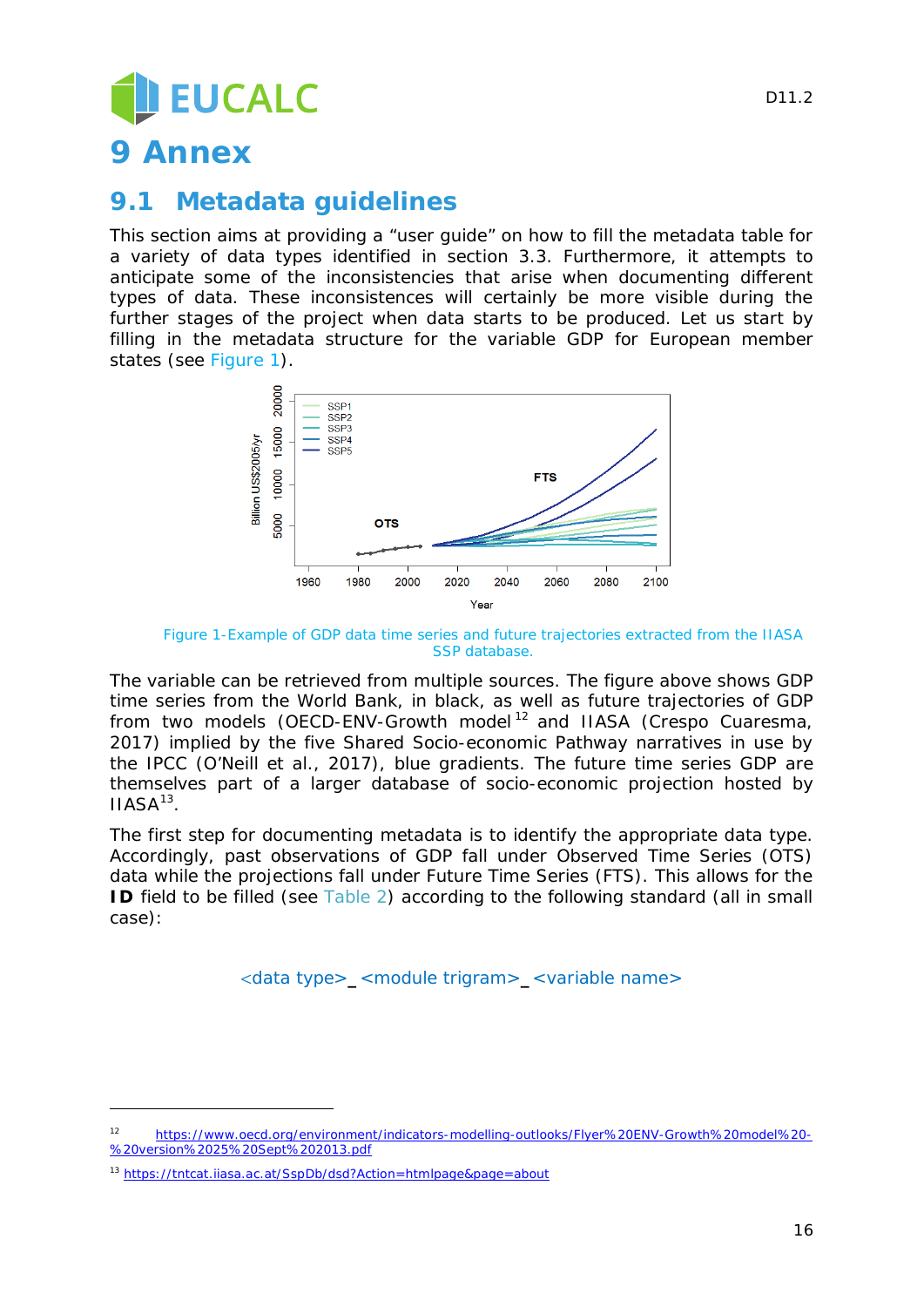

"Data type" refers to the type of data as referred in [Table 1.](#page-8-0) The "module trigram" refers to the module abbreviation in for which the data is produced. These abbreviations are given in the table below.

| <b>Module</b>                   | <b>Trigram</b> |
|---------------------------------|----------------|
| Lifestyles                      | Ifs            |
| <b>Transport</b>                | tra            |
| <b>Buildings</b>                | bld            |
| <b>Materials</b>                | mat            |
| Energy                          | erg            |
| Land, Water and<br>biodiversity | <b>Iwb</b>     |
| Social Impacts                  | sip            |
| Transboundary                   | trb            |
| Climate                         | clm            |

At the time of writing, it is not yet clear the final number of modules in the EU calculator model. Accordingly, in this deliverable we provide the abbreviations for the modules currently foreseen. The second update of the DMP will present the final list of modules.

By "variable name" it is meant a short name (abbreviation) reflecting the full name of the variable being documented. For the particular case of GDP time series provided by the World Bank. The GDP variable has been compiled under WP1 as part of Task 1.3. For short name let us document the dataset as **gdp** or **pop** in case of population.

As good practice the naming of the variable should be kept short but without hindering understandability. It is also advisable to avoid spaces when documenting the variable name.

Accordingly, the *ID* attribute for this particular dataset would translate to: **ots\_lfs\_gdp**. The *ID* attribute for the GDP compiled from the IIASA database would translate to: **fts\_lfs\_gdp**.

| <b>Attribute</b><br>name | <b>Description</b> |
|--------------------------|--------------------|
|                          | ots_lfs_gdp        |
| ID                       | or                 |
|                          | fts_lfs_pop        |

The attributes **Title**, **Summary**, **Tags**, **Variable** and **Unit** are rather selfexplanatory. The important thing to keep in mind is to be, at the same time, complete in your descriptions but concise enough so that metadata can be explored quickly. Below some examples on how to fill the highlighted attributes.

| <b>Attribute</b> | <b>Description</b> |
|------------------|--------------------|
|                  |                    |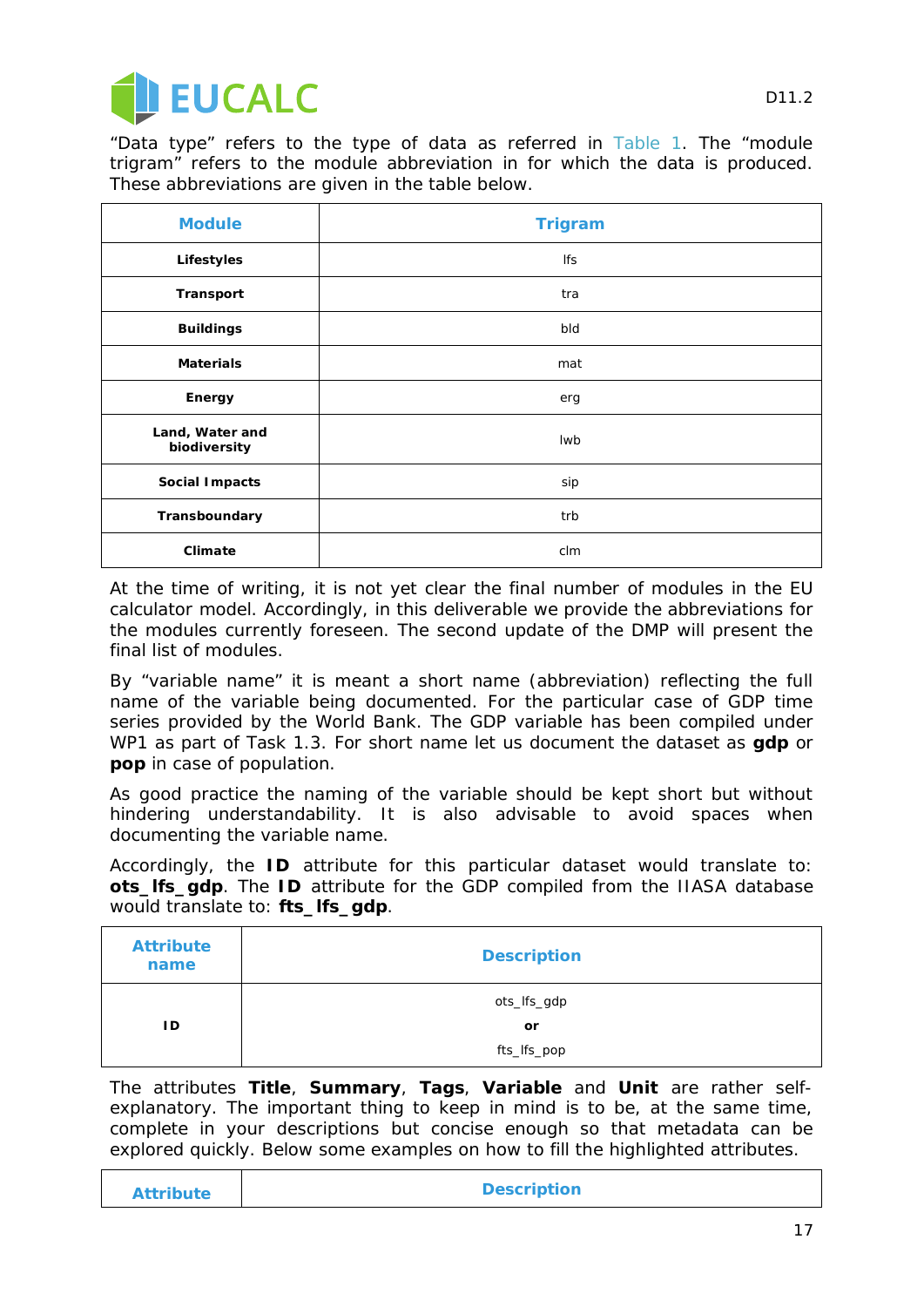

| name           |                                                                                                                                               |
|----------------|-----------------------------------------------------------------------------------------------------------------------------------------------|
| Title          | <b>Gross Domestic Product</b>                                                                                                                 |
|                | This dataset contains Gross Domestic Product (GDP) numbers observed for European<br>Union member states + Switzerland between 1970 and 2005.  |
| <b>Summary</b> | or                                                                                                                                            |
|                | This dataset contains projected Gross Domestic Product (GDP) numbers for European<br>Union member states + Switzerland between 2010 and 2100. |
| Tags           | GDP, Europe, Economy, Country                                                                                                                 |
| Variable       | GDP                                                                                                                                           |
| Unit           | billion US\$2005/yr                                                                                                                           |

Under the **Activity** attribute it should be identified the project, initiative, etc… under which the data was created. This field might not be always applicable or can be more relevant for some datasets than others. For example; the mandate for the World Bank to collect GDP data does not necessarily fall under a specific "activity" but it is an intrinsic part of the institution's activities. Hence, in this case simply add **–** (minus) in the respective field. For cases in which the data is derived from other European projects, and specially the EU calculator, then filling the attribute becomes mandatory. There are no specific guidelines on how to do this. Try to use the project acronym in case you retrieve data from an existing project, e.g., CMIP5<sup>[14](#page-17-0)</sup>, TRACCS<sup>15</sup>. In case the dataset is the product of the EU Calculator project then code the attribute as **EU calculator**. The attribute **Source data** refers to any sources used to produce the dataset being documented. In case the data stems from the **EU calculator** model then reference the Module documentation or Deliverable in which the data methods can be found. For our particular example the **Activity** and **Source data** attributes are filled as follows:

| <b>Attribute name</b> | <b>Description</b>                                              |
|-----------------------|-----------------------------------------------------------------|
| Activity              | or                                                              |
|                       | Fifth Assessment Report                                         |
|                       | http://data.worldbank.org/indicator/NY.GDP.MKTP.CD              |
| Source data           | or                                                              |
|                       | https://tntcat.iiasa.ac.at/SspDb/dsd?Action=htmlpage&page=about |

Below you find examples on how to document the **Frequency** and **Period and reference** attributes for the GDP data. These attributes might not be always logic in regard to all datasets being produced. In cases for which the attributes are not logic please code the metadata field with – (minus). In regard to data type Level of Levers it is mandatory to fill in the abovementioned attributes. In case the data does not have a reference year document only the respective time period.

l

<span id="page-17-0"></span><sup>14</sup> http://cmip-pcmdi.llnl.gov/cmip5/

<span id="page-17-1"></span><sup>15</sup> http://traccs.emisia.com/index.php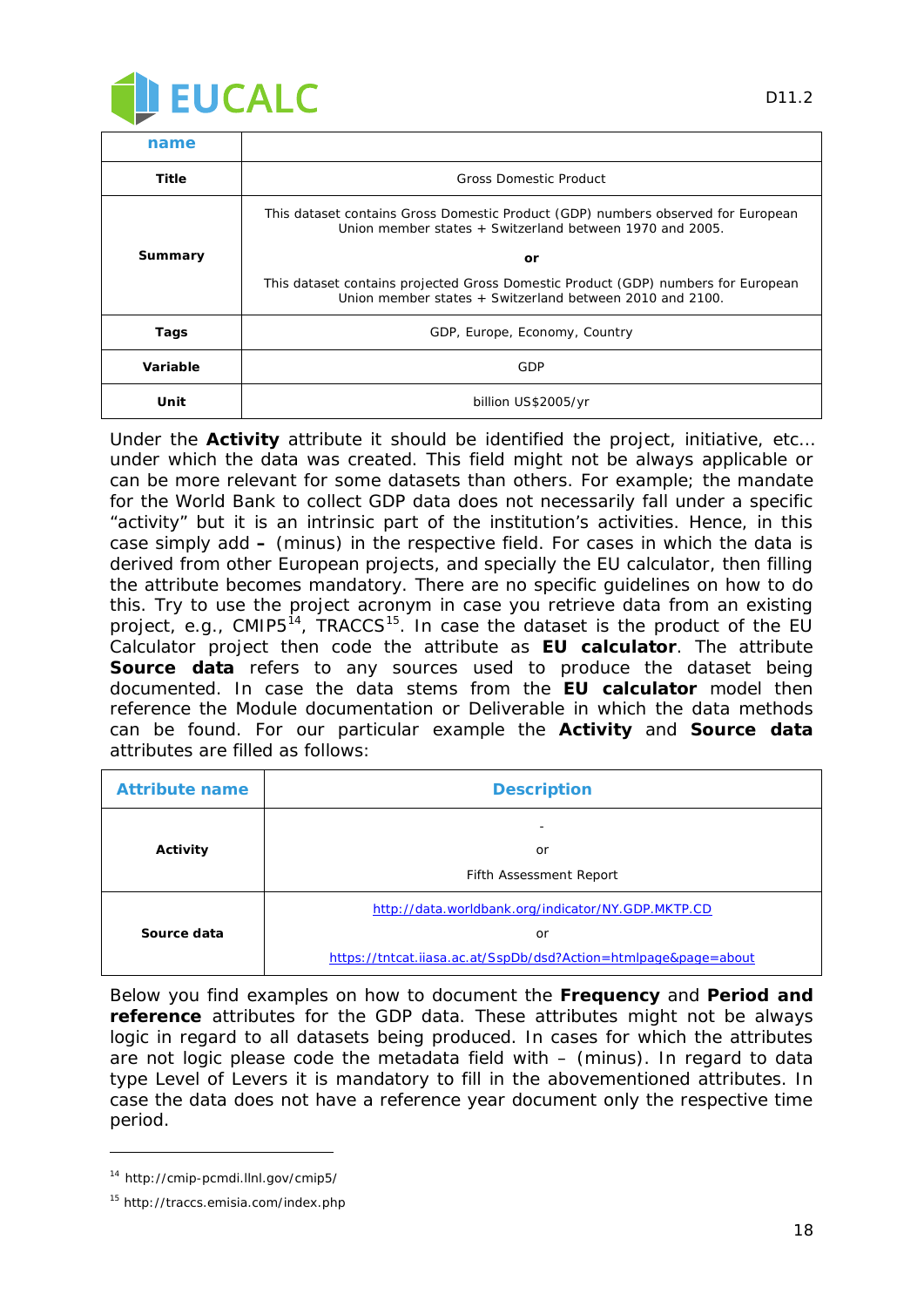

| <b>Attribute name</b> | <b>Description</b> |
|-----------------------|--------------------|
|                       | 5 years            |
| Frequency             | or                 |
|                       | 10 years           |
|                       | 1970-2010 (2005)   |
| Period and reference  | or                 |
|                       | 2015-2100 (2005)   |

Below we provide examples of how to fill the metadata attributes **Institution, Contact, Contributors and role, Methods summary, Data filing,** and **References.** These attributes are rather self-explanatory and provide additional information to track down the responsible person for the data and methodological details.

| <b>Attribute name</b>        | <b>Description</b>                                                                                                                                                                                                                                                                                                                |
|------------------------------|-----------------------------------------------------------------------------------------------------------------------------------------------------------------------------------------------------------------------------------------------------------------------------------------------------------------------------------|
| <b>Institution</b>           | www.pik-potsdam.de                                                                                                                                                                                                                                                                                                                |
| Contact                      | carvalho@pik-potsdam.de                                                                                                                                                                                                                                                                                                           |
| <b>Contributors and role</b> | Luis Costa extracted the data from its original source and compiled if for the<br>purposes of the EU calculator project.                                                                                                                                                                                                          |
| <b>Methods summary</b>       | The data was compiled for all EU member states + Switzerland from the<br>documented sources. No spatial or temporal aggregation was conducted to the<br>source data and original units were kept unchanged.                                                                                                                       |
| Data filling                 | Due to the completeness of the original data, no procedure to fill in data gaps was<br>required.                                                                                                                                                                                                                                  |
|                              | A more in depth description of the projected GDP data compiled, in particular the<br>logic and narratives of the different scenarios, please consults the following<br>publications:<br>Dellink, Rob, et al. "Long-term economic growth projections in the Shared<br>Socioeconomic Pathways." Global Environmental Change (2015). |
| <b>References</b>            | Leimbach, Marian, et al. "Future growth patterns of world regions-A GDP scenario<br>approach." Global Environmental Change (2015).                                                                                                                                                                                                |
|                              | Cuaresma, Jesús Crespo. "Income projections for climate change research: A<br>framework based on human capital dynamics." Global Environmental Change<br>(2015).                                                                                                                                                                  |

The remaining metadata attributes provide entry points to track down data progress and data status. Under **Quality control** a brief description of the control mechanisms to assured data quality should be described. This is particular relevant when the data is generated by the EU calculator team. **Data created** should obey to the following standard YYYY-MM-DD. **Data type** refers to the type of data and **Workpackage and task** identifies the respective WP and task from which the data emerges. **Version status** should highlight the maturation stage of the data and should be coded as one of the following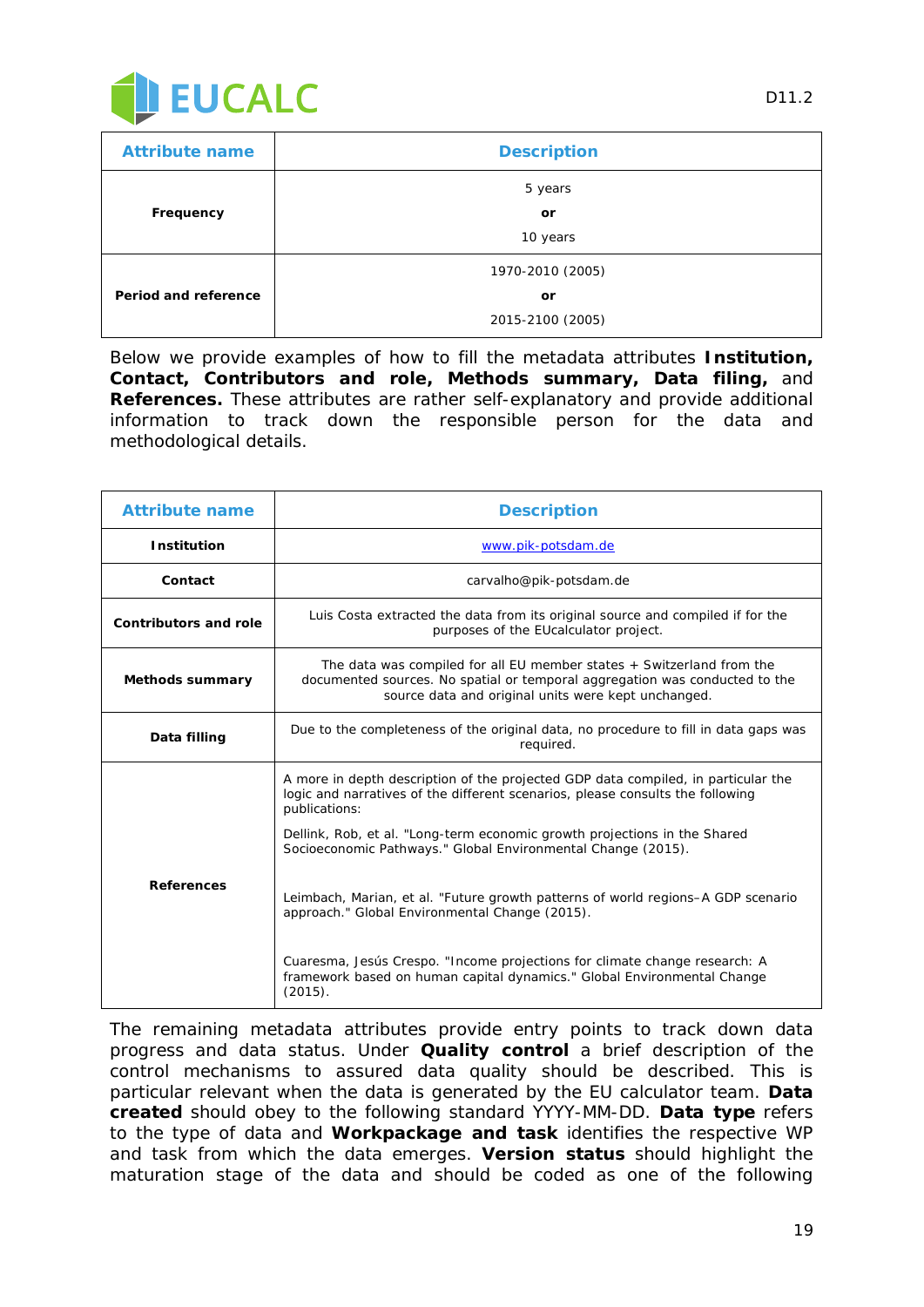

standards: "draft/internal use only", "preliminary/internal use only", "near final/internal use only" and "final/free to use".

| <b>Attribute name</b>   | <b>Description</b>                                                                                                                                                                                                                                  |
|-------------------------|-----------------------------------------------------------------------------------------------------------------------------------------------------------------------------------------------------------------------------------------------------|
| <b>Quality control</b>  | The data did not undergo in quality control as it is taken without modification from<br>its original source. The EUcalculator team assumes that there has been adequate<br>quality control of the original dataset by the responsible institutions. |
| Date created            | 2017-03-22                                                                                                                                                                                                                                          |
| Data type               | fts                                                                                                                                                                                                                                                 |
| Workpackage and<br>task | Workpackage 1 task 1.3                                                                                                                                                                                                                              |
| <b>Version status</b>   | Preliminary/internal use only                                                                                                                                                                                                                       |

Each data file collected and produced for the EU calculator model needs to have a corresponding metadata file. The metadata file itself should be saved in **.xls** format and named as in **ID**, followed by the suffix "**\_md**" standing for "metadata": Accordingly, **fts\_lfs\_gdp\_md.xls** The **.xls** template of the metadata attributes is shown below and available for download [here.](https://docs.google.com/spreadsheets/d/1j-JxzFAQXyRmj14bAlyI_RFAcBjPSt08QhZYDYiZKJg/edit#gid=1711179658) Both the data and metadata files have to be uploaded to the EU calculator AWS dependency once it is online (see section [6.1\)](#page-12-2).

|                | A                                                                                                                        | B                                                                                                                                |  |
|----------------|--------------------------------------------------------------------------------------------------------------------------|----------------------------------------------------------------------------------------------------------------------------------|--|
|                | EU calculator metadata template version 1.0                                                                              |                                                                                                                                  |  |
| $\overline{2}$ | This file documents the metadata atributes for data collected and produce in the EU Calculator project.                  |                                                                                                                                  |  |
| 3              | Each file with numerical data required to running the EU calculator model needs to be have a correspoding metadata file. |                                                                                                                                  |  |
| 4              | Please refer to deliverable 11.2 Annex 8 on how to fill the metadata attributes.                                         |                                                                                                                                  |  |
| 5              | <b>Attribute name</b>                                                                                                    | <b>Description</b>                                                                                                               |  |
| 6              | ID                                                                                                                       | Unique identifier of the dataset.                                                                                                |  |
| $\overline{7}$ | Title                                                                                                                    | Dataset title                                                                                                                    |  |
| 8              | Summary                                                                                                                  | Abstract related to the title attribute.                                                                                         |  |
| 9              | Variable                                                                                                                 | Short variable name                                                                                                              |  |
| 10             | Unit                                                                                                                     | Unit of the variable.                                                                                                            |  |
| 11             | Activity                                                                                                                 | Name of the project.                                                                                                             |  |
| 12             | Tags                                                                                                                     | List of keywords commonly used to describe the subject.                                                                          |  |
| 13             | Frequency                                                                                                                | Time frequency of the variable.                                                                                                  |  |
| 14             | Period and reference                                                                                                     | Time period for which the variable was calculated and respective reference year.                                                 |  |
| 15             | Institution                                                                                                              | URL of the home page of the institution compiling or producing the data.                                                         |  |
| 16             | Contact                                                                                                                  | Email contact of the main responsible for the data as compiled or produced for the EU calculator project.                        |  |
| 17             | Contributors and role                                                                                                    | Any name of person contributing for the data compiled or produced for the EU calculator project, as well as the respective role. |  |
| 18             | Methods summary                                                                                                          | Brief description of the methodology used to compile/calculate the data.                                                         |  |
| 19             | Data filling                                                                                                             | Description of the approach to fill in missing country data.                                                                     |  |
| 20             | Source data                                                                                                              | Any relevant sources used to compile or produce the data.                                                                        |  |
| 21             | <b>Quality control</b>                                                                                                   | Description of the quality control process before data publication.                                                              |  |
| 22             | Comment                                                                                                                  | Miscellaneous information about the data/methods used to derive the dataset.                                                     |  |
| 23             | References                                                                                                               | Any additional references.                                                                                                       |  |
| 24             | Date created                                                                                                             | Date of data creation (YYYY-MM-DD).                                                                                              |  |
| 25             | Data type                                                                                                                | Type of data                                                                                                                     |  |
|                | 26 Workpackage and task                                                                                                  | Project WP and task from which the data originates.                                                                              |  |